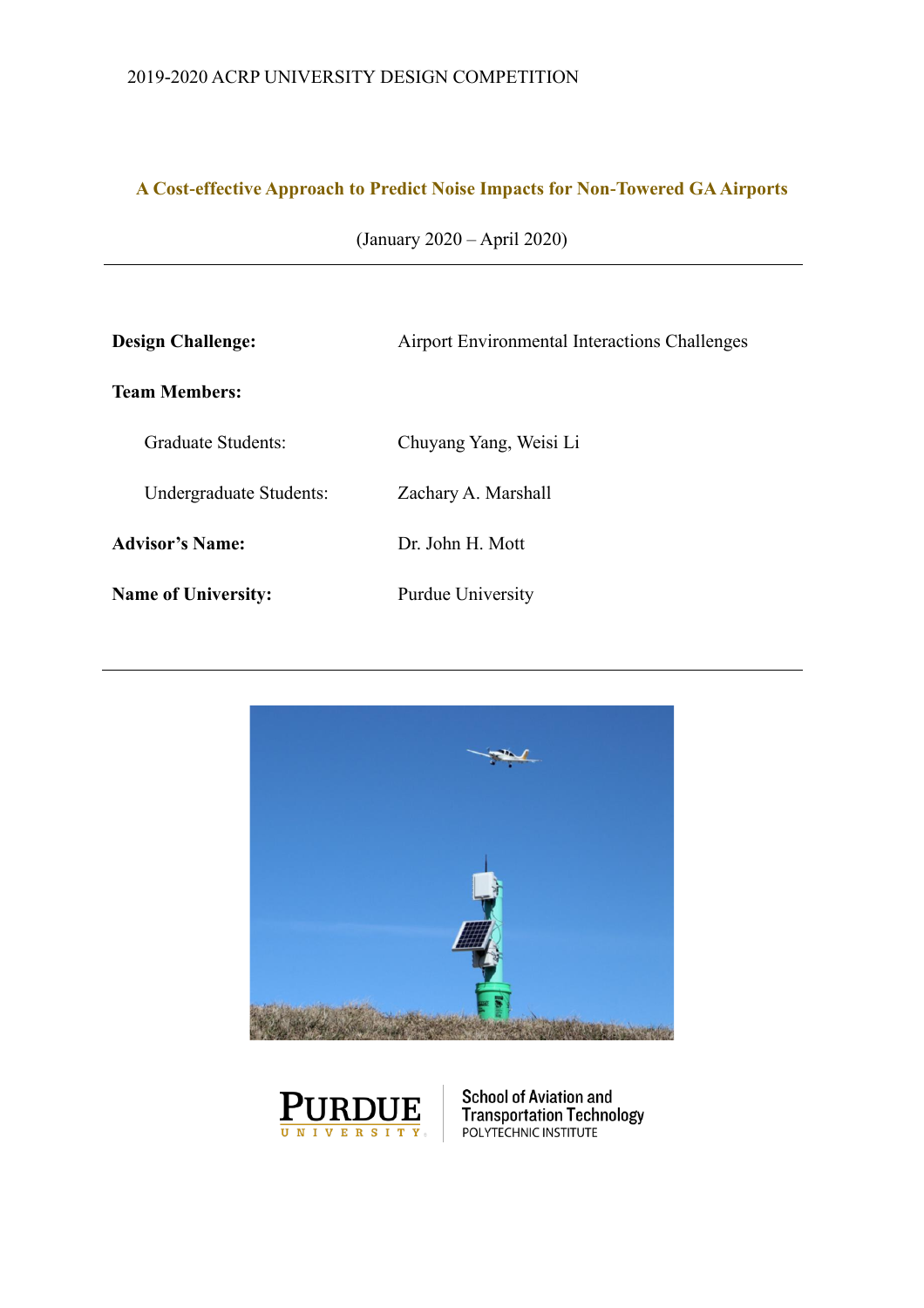# <span id="page-1-0"></span>**1. Executive Summary**

Noise pollution is a major, negative externality of airport operations, threatening the health of citizens and growth of aviation. Mitigation of noise pollution is a core goal of managing environmental interactions and inherently aligns with the aim of reducing aviation emissions. As noise pollution adversely affects the operation and expansion of airports by restricting land zoning and flight patterns, procuring precise noise generation and propagation models is imperative (ICAO, 2020). The Federal Aviation Administration (FAA) utilizes the Aviation Environmental Design Tool (AEDT) to assess noise impacts for regulatory compliance and system planning (FAA, 2020). However, non-towered airports lack operations data for advanced noise modelling programs and alternative acoustic sensors are unreliable and unaffordable in recording aircraft noise. To model noise around general aviation (GA) airports, the proposed system estimates flight operations by deploying inexpensive hardware, estimates noise levels by integrating information sources with the Aircraft Noise and Performance (ANP) database, and visualizes noise impacts through Geographic Information System (GIS) software.

The following proposal presents risk, cost, and sustainability assessments and a holistic description of a novel noise modelling system. The design team's background encompasses aviation technology, aerospace engineering, and mechanical engineering technology. Industry and academic experts in airport management, noise consulting, aeronautics, and acoustical engineering were engaged throughout the system design and analysis process.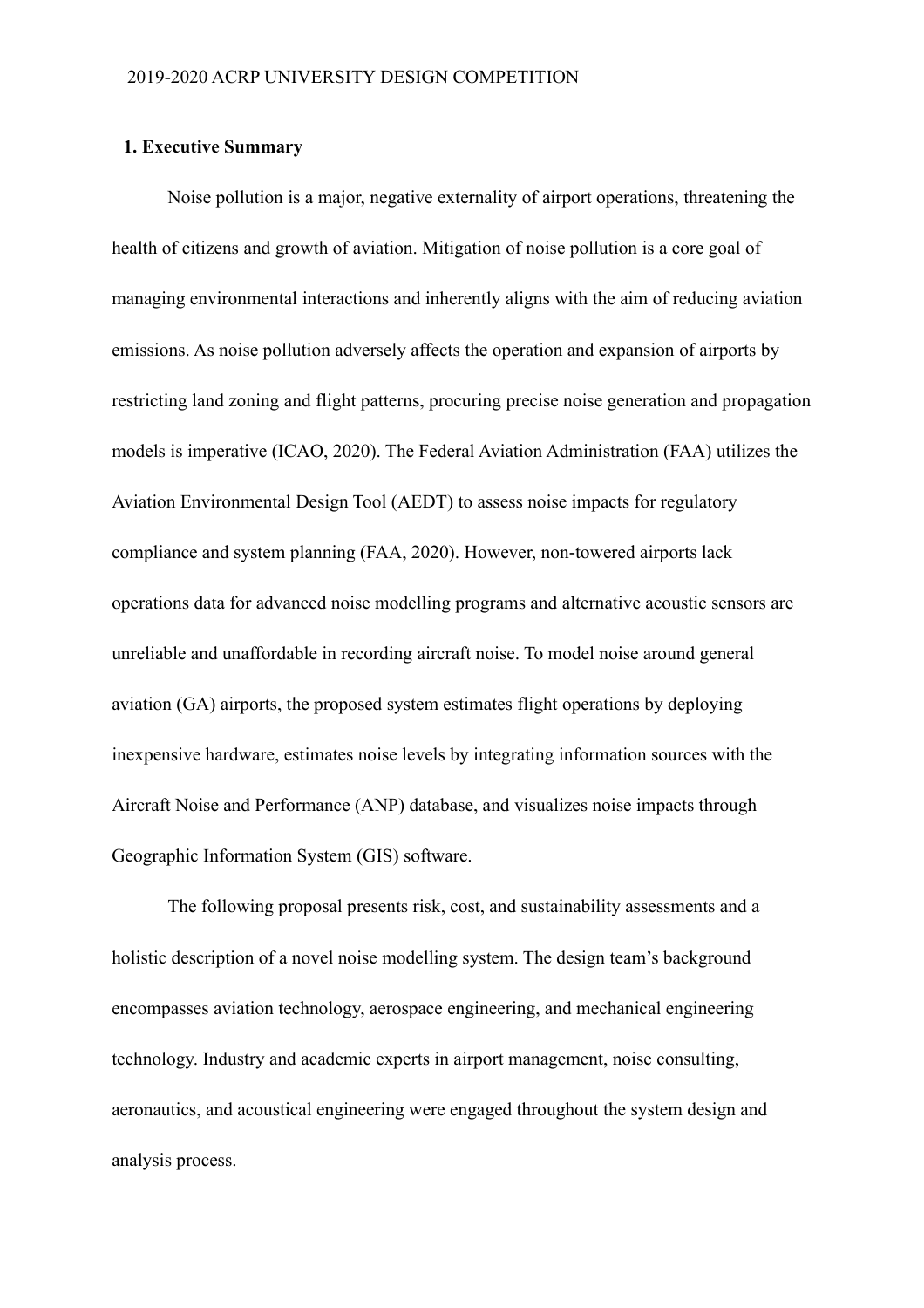<span id="page-2-0"></span>

| 2. Table of Contents                                                           |  |
|--------------------------------------------------------------------------------|--|
|                                                                                |  |
|                                                                                |  |
|                                                                                |  |
|                                                                                |  |
|                                                                                |  |
| 4.2 Models and Metrics used to measure Community Noise Exposure 7              |  |
|                                                                                |  |
|                                                                                |  |
|                                                                                |  |
|                                                                                |  |
|                                                                                |  |
|                                                                                |  |
|                                                                                |  |
|                                                                                |  |
|                                                                                |  |
|                                                                                |  |
|                                                                                |  |
|                                                                                |  |
|                                                                                |  |
|                                                                                |  |
|                                                                                |  |
|                                                                                |  |
| Appendix C: Description of Non-University Partners Involved in the Project 35  |  |
|                                                                                |  |
| Appendix E: Evaluation of the Educational Experience Provided by the Project37 |  |
|                                                                                |  |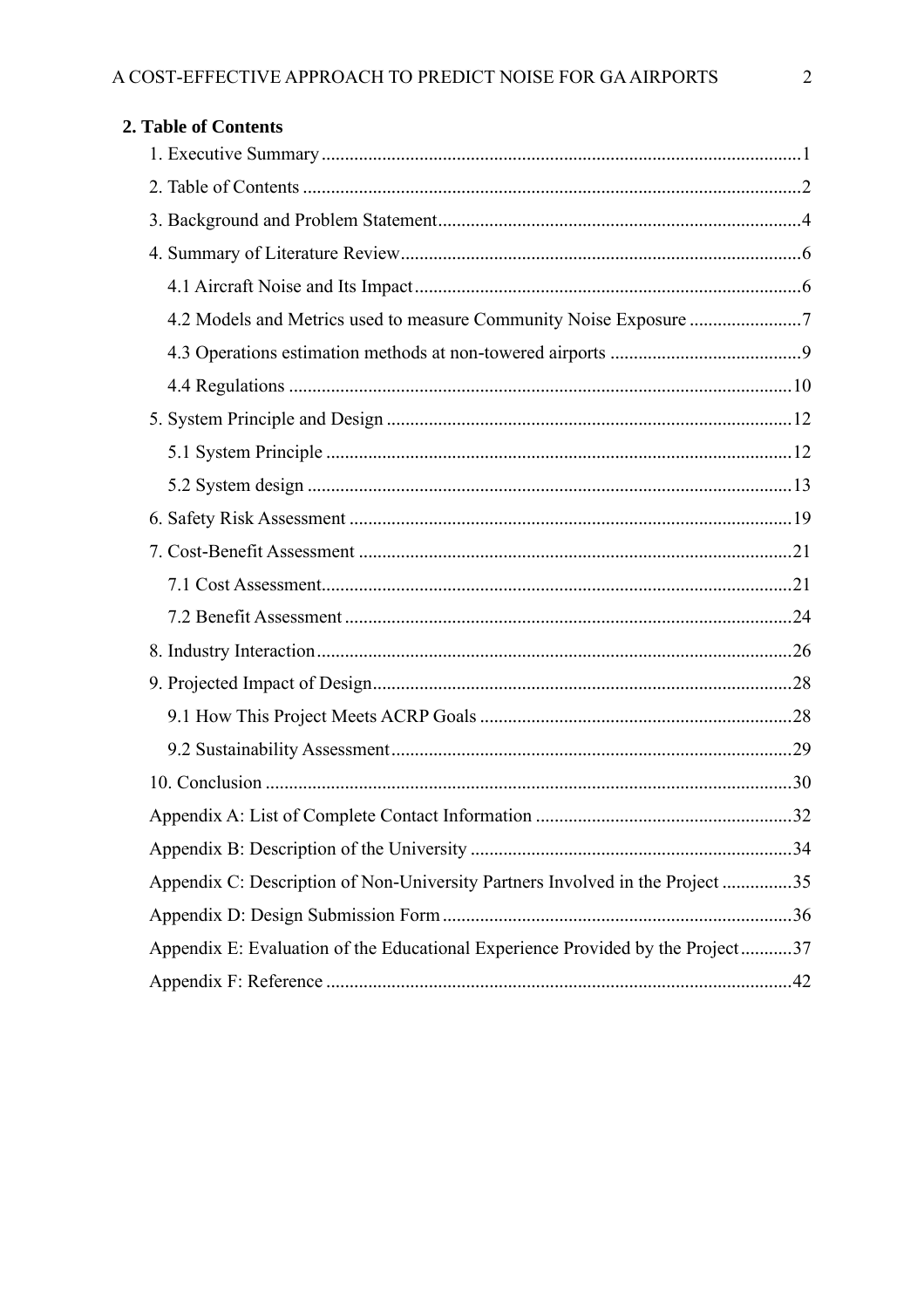# **2.1 Figures**

- Figure 1. Noise prediction process for towered airports
- Figure 2. Diagram of the proposed noise prediction approach layout
- Figure 3. Hardware photo of the proposed noise prediction approach
- Figure 4. An example of 3D trajectory visualization of a training aircraft N585PU at Purdue University Airport (LAF)
- Figure 5. Flowchart of estimation of aircraft operations using ADS-B
- Figure 6. An example of Cessna 172 from NPD data (EUROCONTROL, 2020)
- Figure 7. Flowchart of the noise level determination
- Figure 8. Interface of 2D & 3D visualization of ArcGIS Pro (Esri, 2020)

# **2.2 Tables**

- Table 1. Basic accuracy and cost information for existing operation estimation methods
- Table 2. The details from received ADS-B data
- Table 3. Partial data obtained from the integrated database
- Table 4. Risk Assessment Matrix
- Table 5. List of Potential Risk Assessment
- Table 6. Cost Analysis of the proposed noise prediction technology (Alpha)
- Table 7. Cost Analysis of the proposed noise prediction technology (Beta)
- Table 8. Cost Analysis of the proposed noise prediction technology (System Installation & Implementation)
- Table 9. Cost Analysis of the proposed noise prediction technology (System Operation & Maintenance)
- Table 10. Benefit vs. Cost Analysis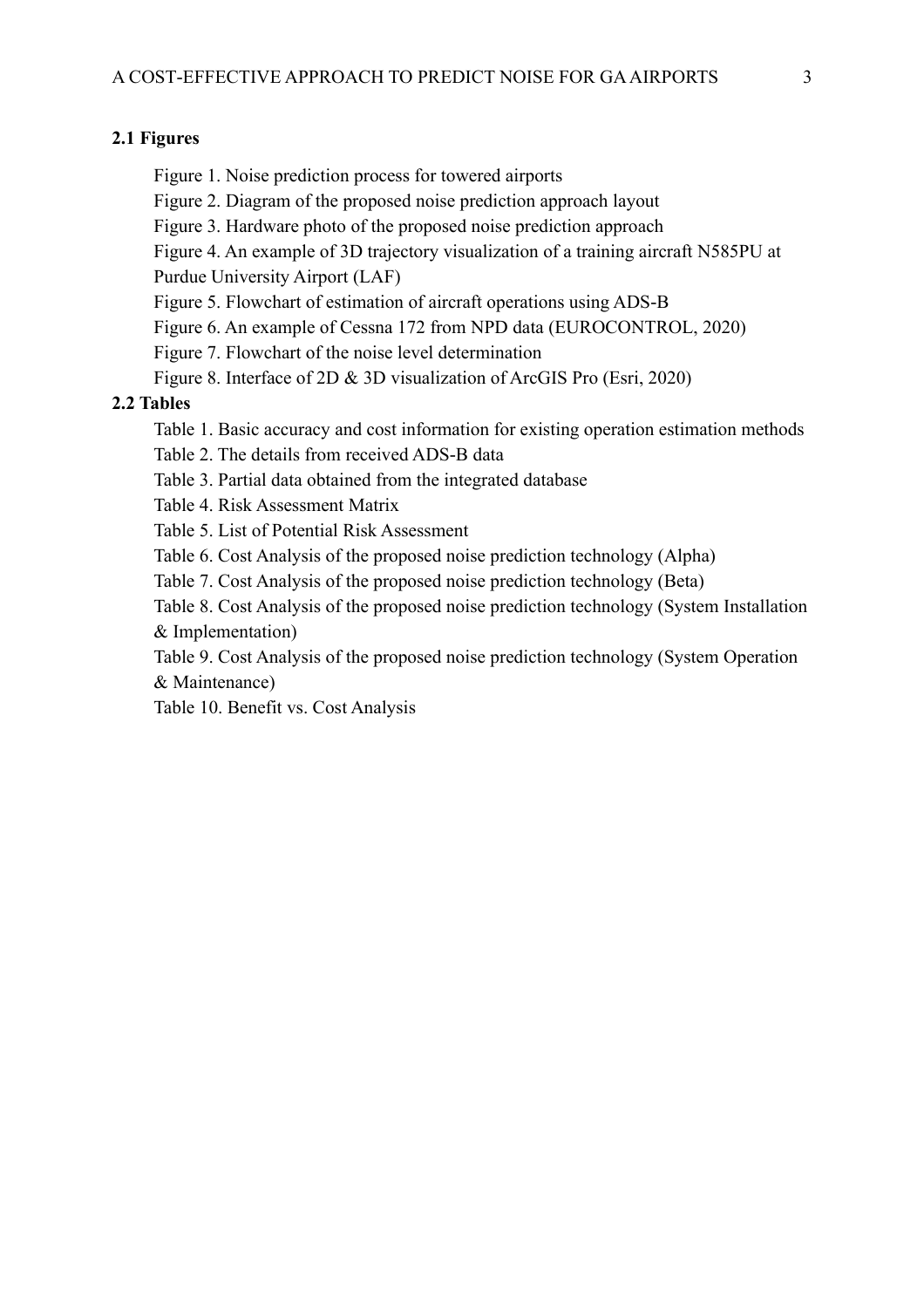# <span id="page-4-0"></span>**3. Background and Problem Statement**

Beyond a general annoyance, excessive noise levels induce hearing impairment, stress elevation, and sleep deprivation among residents of communities surrounding airports. Aviation noise pollution, generated primarily by wake turbulence, blade rotation, and fuel combustion, are exacerbated in the high-power, low-altitude takeoff regime. These negative impacts on the local community, where near the airport, affect the operations and expansion of airports, and planning of land use (ICAO, 2020). Aircraft noise is also recognized as a highly technical and complex issue by the Federal Aviation Administration (FAA) (2018). FAA annually sponsored research projects on noise mitigation through the Airport Improvement Program (AIP). The federal government, airports, and related stakeholders work collaboratively to address noise near airports under 14 CFR Part 150 (FAA, 2015). Efforts on minimizing the negative impact of aircraft noise are heavily influenced by the accurate assessment of the geometric distribution of aircraft noise.

The Aviation Environmental Design Tool (AEDT) is a software system that models aircraft noise, emissions, and air quality consequences and provides such information to FAA stakeholders on each of these specific environmental impacts (FAA, 2020a). Aircraft operations and fleet mix data are required when users execute AEDT to compute the noise exposure level (Figure 1); however, those data are not available from non-towered GA airports. Despite several airport operations estimation approaches that have been developed by researchers, the test results showed limitations in accuracy and cost-efficiency of deployment (Muia & Johnson, 2015; Yang et al., 2019). Rather, tracking aircraft through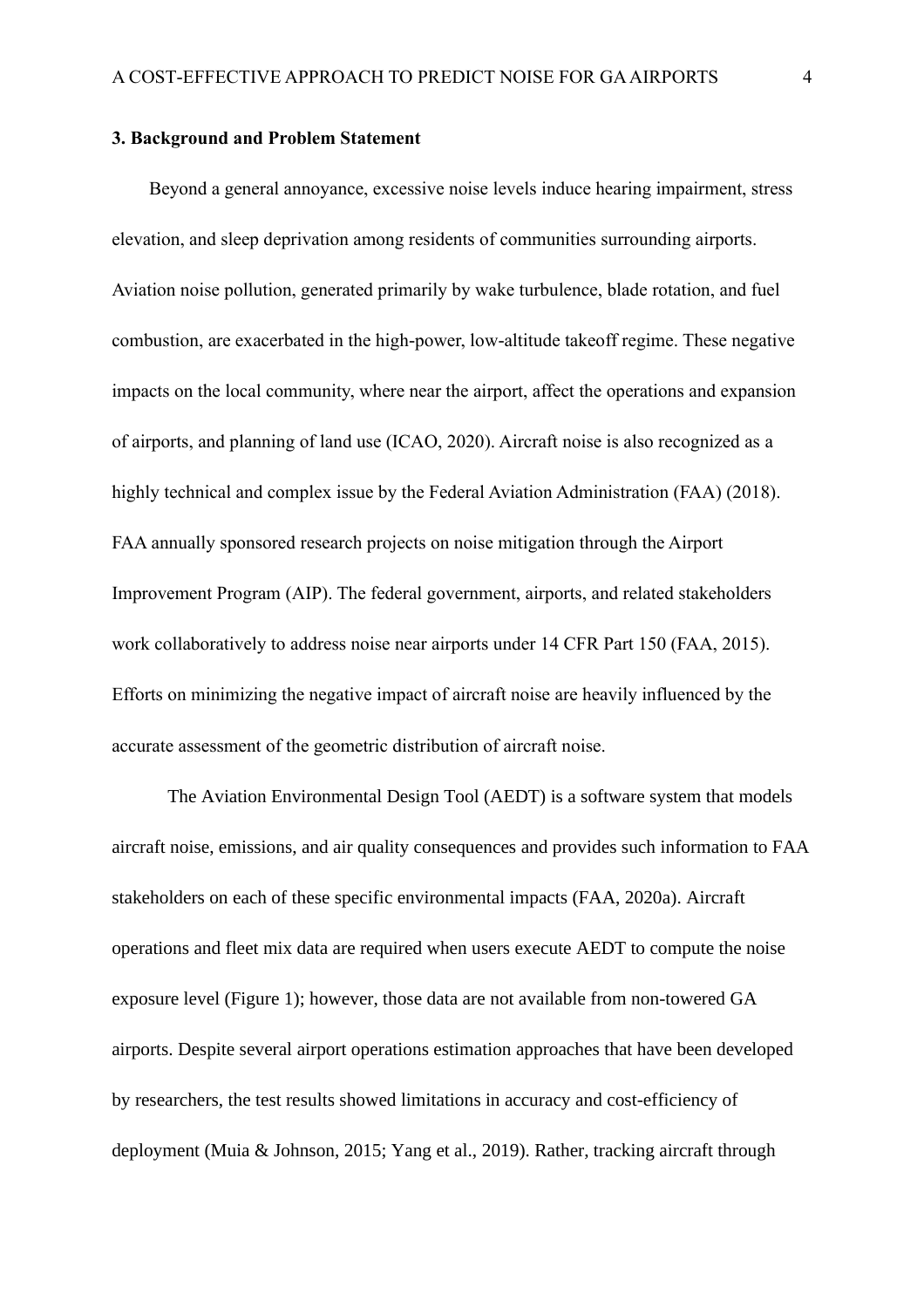transponder signals and applying noise propagation algorithms to flight paths yield accurate time maps of noise levels around airports. Collected with inexpensive transceiver hardware and visualized with geographic information system software, noise data can be evaluated for compliance with regulatory standards and harnessed for city planning and airport design.

In this report, the proposed technology will be designed according to the following procedures:

(1) Aircraft operation will be estimated based on a 4D trajectory using ADS-B from a low-cost aircraft transponder receiver.

(2) Fleet mix information will be obtained from the publicly available databases from the FAA, and noise level will be computed by referring the aircraft noise and performance (ANP) database from EUROCONTROL.

(3) The noise impacts on the local community near non-towered GA airports will be visualized using a Geographic Information System (GIS).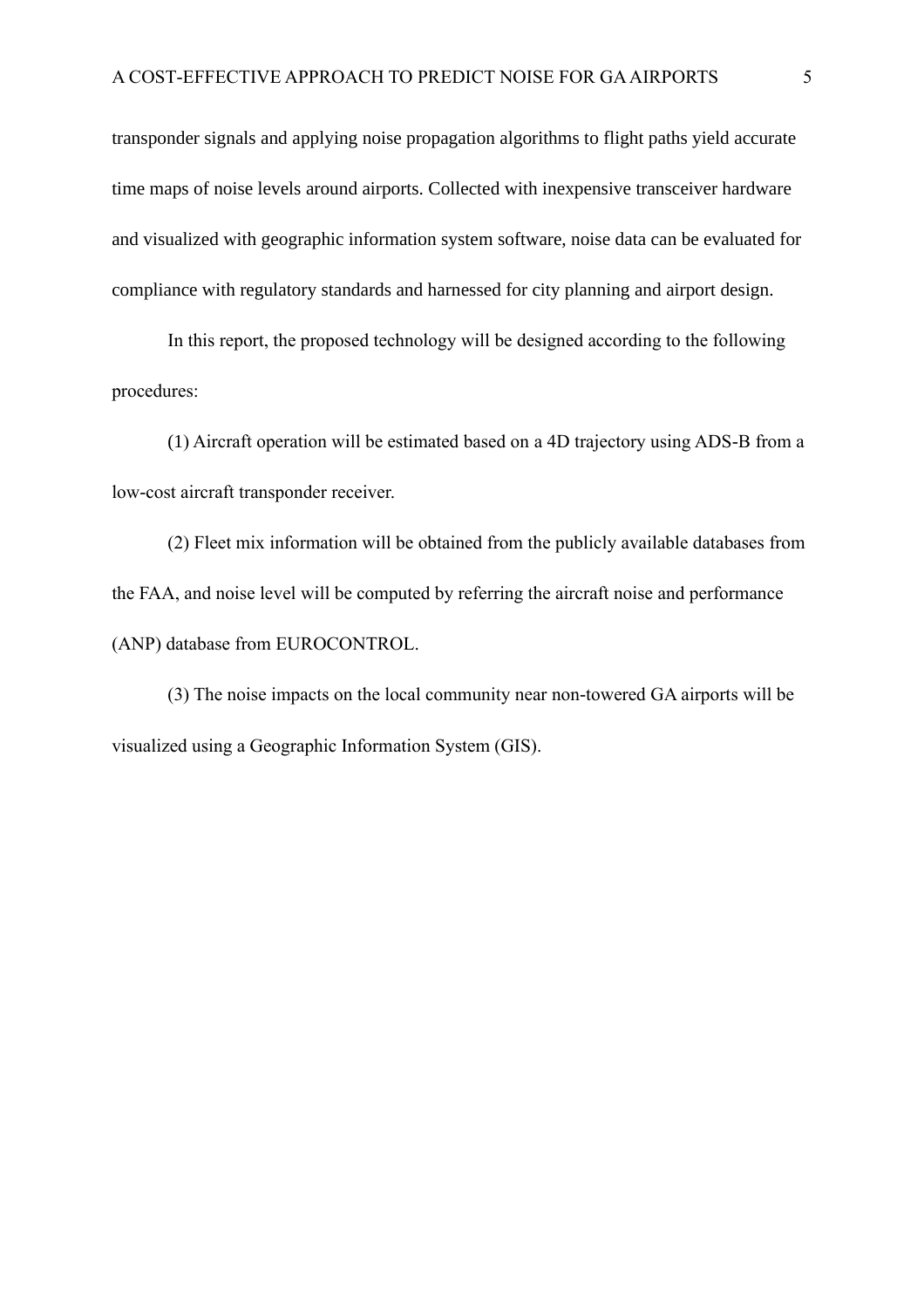

*Figure 1*. Noise prediction process for towered airports (FAA, 2017a)

# <span id="page-6-0"></span>**4. Summary of Literature Review**

### <span id="page-6-1"></span>**4.1 Aircraft Noise and Its Impact**

Noise is defined as any unwanted sound and depends on several factors: time of day, length of time, emotional variables, and physical surroundings (Pennsylvania State University, 2020). Despite the fact that there are different sources of noise in and around an airport, the noise produced by aircraft during the Landing and Take-off (LTO) cycle at an airport is measured as the unique noise source in this project (ICAO, 2020).

According to Pennsylvania State University (2020), the scientific-medical community has divided the noise effects on individuals into two general categories of responses:

(1) Psychological Effects. These represent people's psychological reactions to their noise environment and their interference with their daily activities.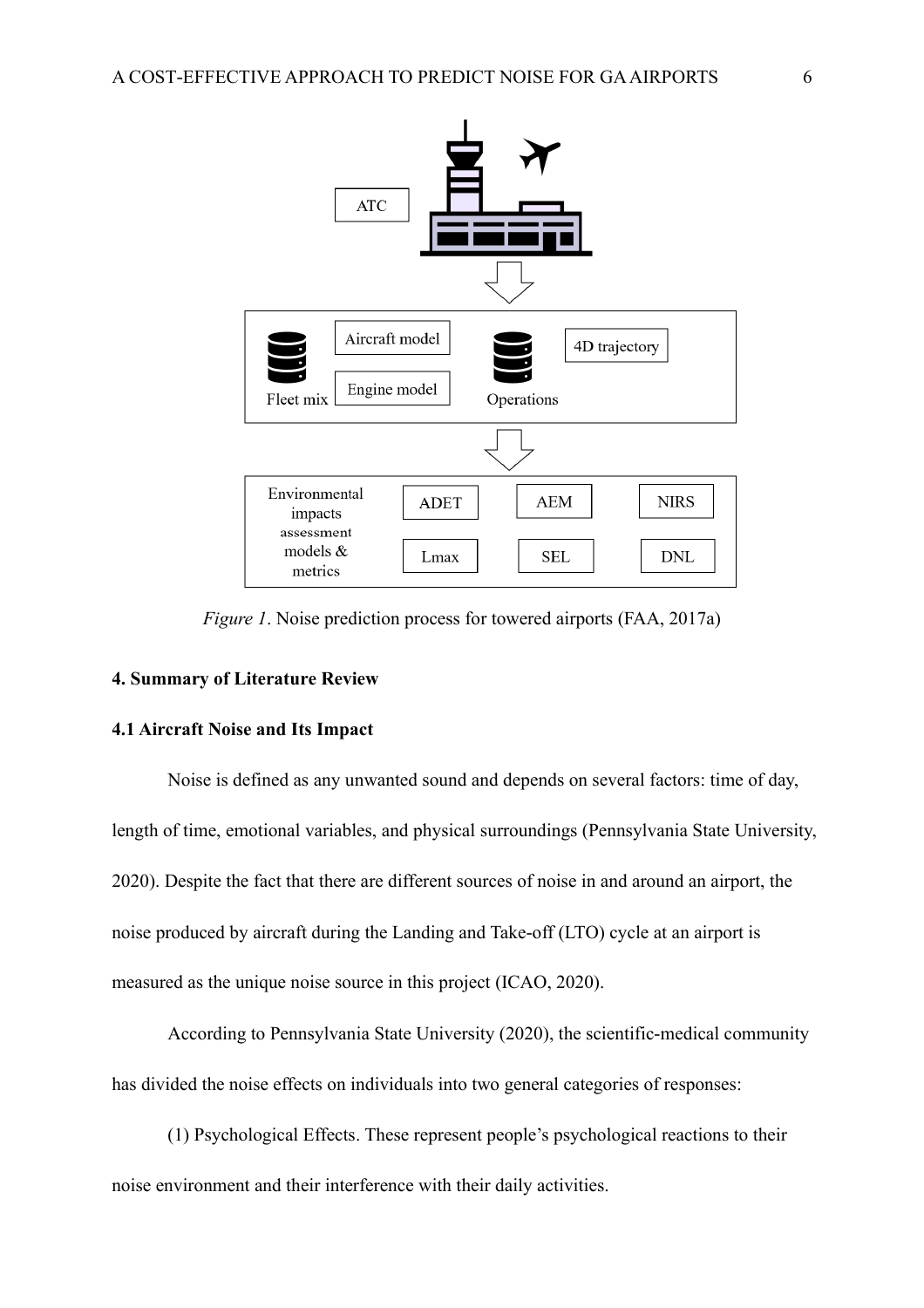(2) Physiological Effects. These represent the effects on the human body's systems such as noise-induced hearing loss.

Since the aircraft noise has a significant impact on the nearby environment, the FAA (2020b) developed four areas to be examined in the consideration of compatible land use around airports.

(1) Impact of aircraft noise. Noise contours are developed to keep incompatible structures, such as residential areas and schools, from being built near airports. Additionally, baselines of noise contours are set to protect people from excessive noise and emissions.

(2) Conflicts between aircraft and tall structures near the airport.

- (3) Electronic interference with aviation navigation aids.
- (4) Interaction between aircraft and wildlife.

# <span id="page-7-0"></span>**4.2 Models and Metrics used to measure Community Noise Exposure**

According to the definition by Pennsylvania State University (2018), 'noise models' are computer programs that can be used to compute environmental impacts caused by various aspects of aircraft and their operations such as fleet mix, flight procedures, runway use, etc., while 'noise metrics' are defined as calculations that express the effect of noise.

FAA's Environmental Policy Teams help develop and ensure that the latest noise impact evaluation tools are used such as the Aviation Environmental Design Tool (AEDT), Area Equivalent Method (AEM), and Noise Integrated Routing System (NIRS) & NIRS Screening Tool (FAA, 2018).

(1) Aviation Environmental Design Tool (AEDT). In order to help the U.S.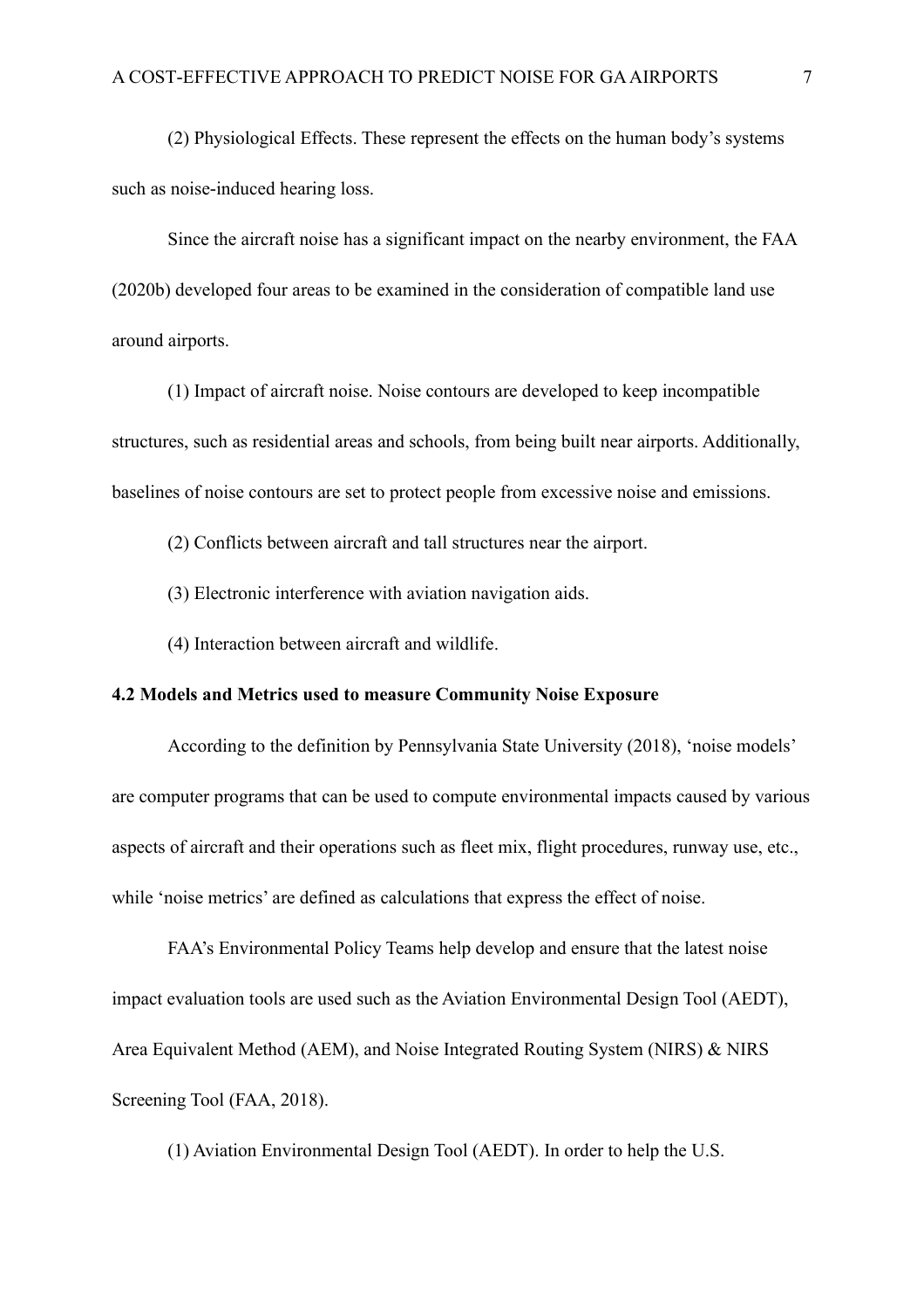government to consider the interdependencies between aircraft-related fuel consumptions, noise, and emissions, AEDT is actively used as software by modeling aircraft four-dimensional (space and time) performance to estimate fuel combustions, emissions, noise, and air quality impacts (FAA, 2019).

(2) Area Equivalent Method (AEM). AEM is a mathematical screening tool for AEDT and a quick way to determine the impact of changes in fleet mix or operations counts as part of noise study (FAA, 2018). As a rule of thumb, a 17% increase in the DNL 65dB contour area is the threshold indicates that further analysis using AEDT is required (FAA, 2018).

(3) Noise Integrated Routing System (NIRS). NIRS is a noise-assessment program designed to provide an analysis of air traffic changes over broad areas. NIRS was first developed to work in conjunction with other Air Traffic modeling systems in 1998 and replaced by AEDT version 2a in 2012 (FAA,2017b). The NIRS Screening Tool (NST) is an application tool that facilitates evaluation of potential noise impacts as a result of changes in airport arrivals and departures above 3,000 feet above ground level (AGL). This tool has been replaced by the Aviation Environmental Screening Tool (AEST), which is currently available only for use by FAA employees (FAA, 2017b).

There are three noise metrics are utilized by the FAA (2020):

(1) A measure of the highest sound level occurring during an individual aircraft overflight (single event). Single events can be measured by Maximum Sound Level ( $L_{max}$ ) or Sound Exposure Level (SEL),

(2) The single event's maximum level plus its duration,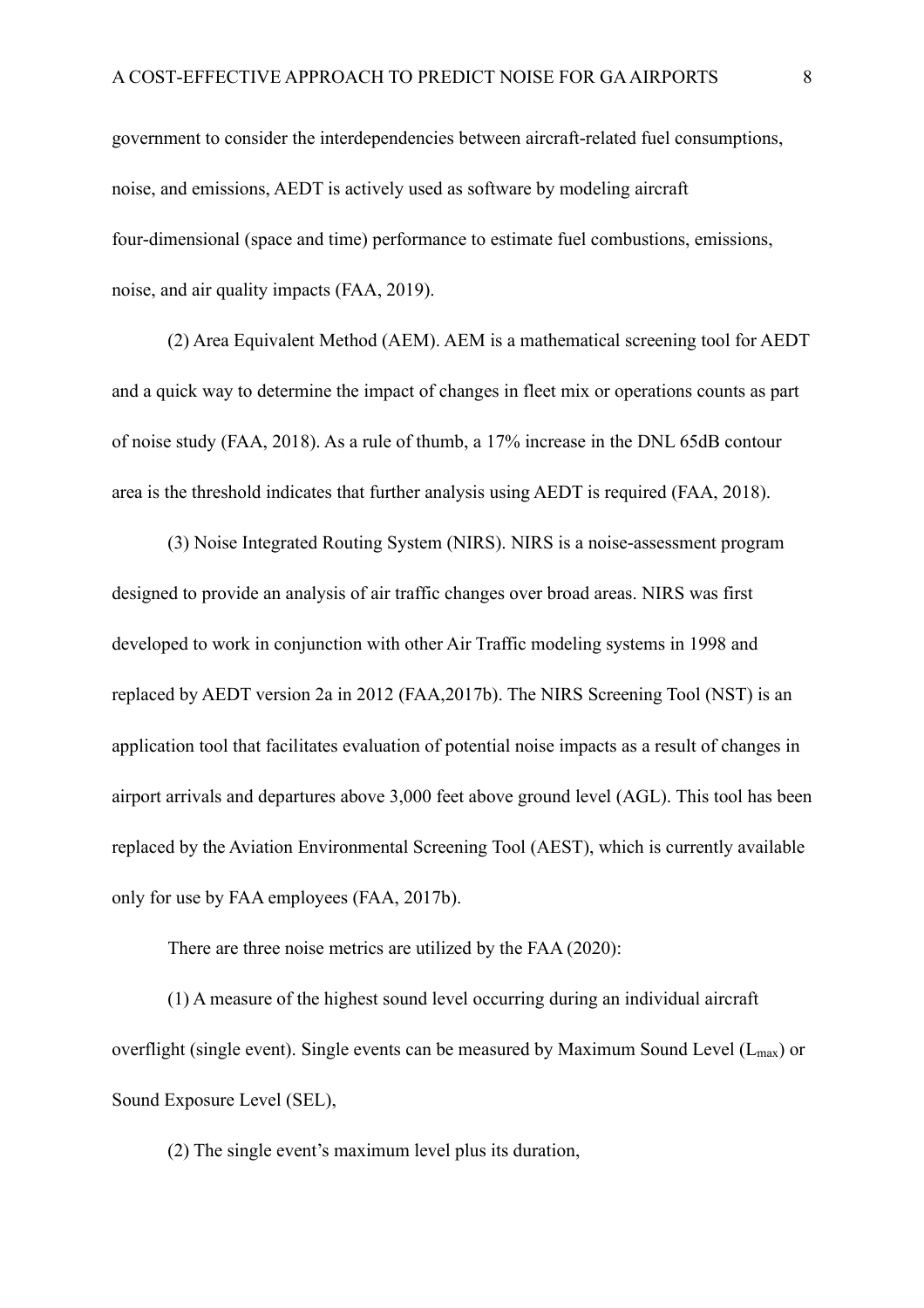(3) The cumulative noise levels from multiple flights.

The Equivalent Noise Level (LEQ) is measured by the average sound level over a time period, while the Day-Night Average Sound Level (DNL) is measured over 24 hours with a penalty to operations taking place at night between 10 pm and 7 am (FAA, 2018e).

# <span id="page-9-0"></span>**4.3 Operations estimation methods at non-towered airports**

Bernardo (2012) created a set of generic airports in support of a framework for environmental aviation analysis using fleet-mix information such as the total number of operations and types of aircraft. These generic airports can be used to infer noise-specific trends about airports by simply analyzing the generic version, reducing computational demands in early fleet-level airport analysis.

Despite several airport operations estimation approaches that have been developed, the test results in Table 1 showed limitations in the accuracy and cost-efficiency of deployment (Muia & Johnson, 2015; Yang et al., 2019).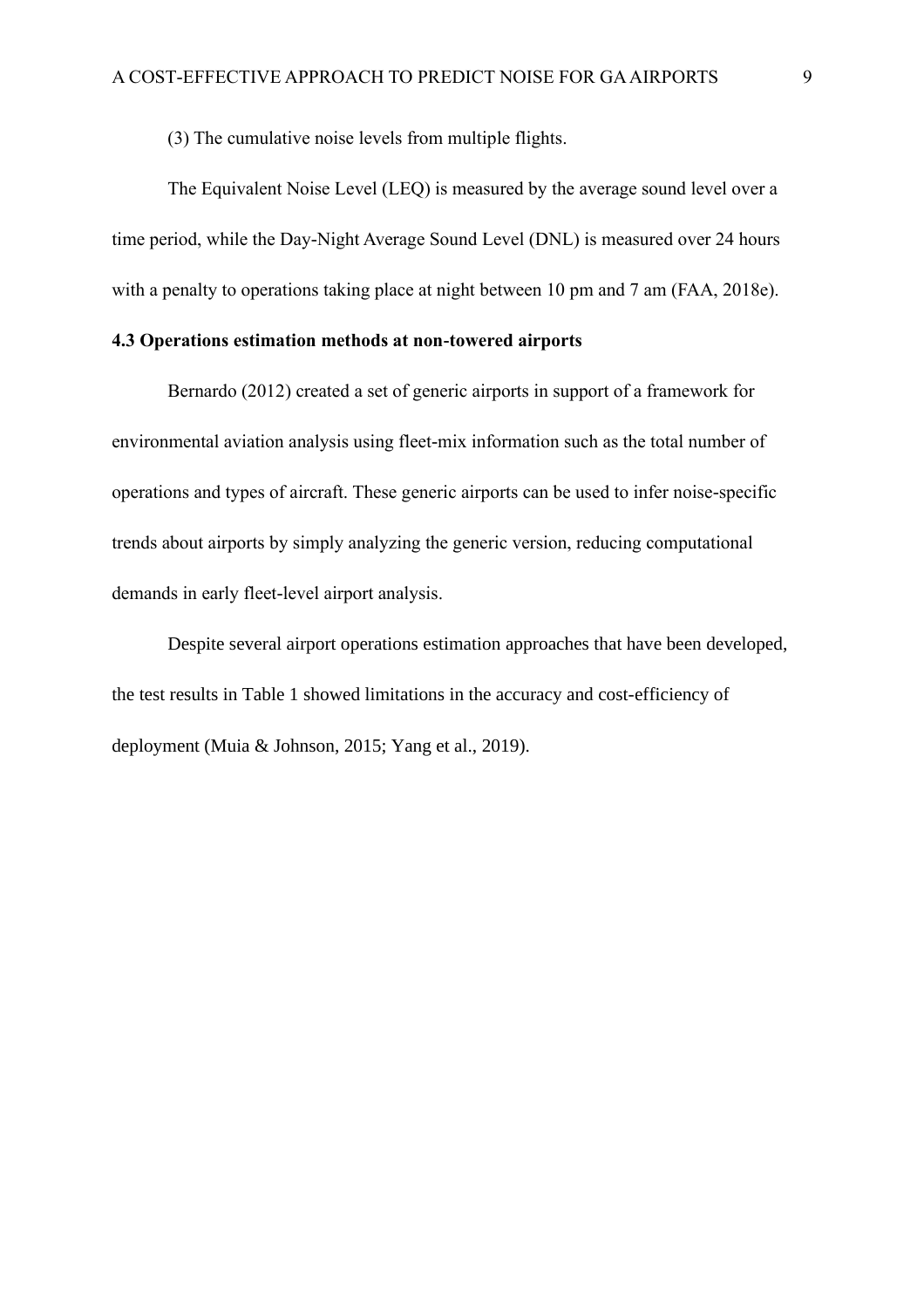# Table 1

*Basic accuracy and cost information for existing operation estimation methods*

| Counting Technology <sup>1</sup>   | <b>Test Airport</b> | <b>Reported Percentage Error</b> | Cost Per Unit <sup>2</sup> |
|------------------------------------|---------------------|----------------------------------|----------------------------|
| Sound-Level Meter                  | <b>KLAF</b>         | $5\%$ to 99%                     |                            |
| Acoustic Counter (portable)        | <b>KTYQ</b>         | 8% to 48%                        | \$4,800                    |
| acoustic counter)                  |                     |                                  |                            |
| Security/Trail Camera              | <b>KLAF</b>         | 54\% to 100\%                    |                            |
| (portable camera with              | <b>KTYQ</b>         | $0\%$ to 43\%                    | \$1,000                    |
| infrared night vision)             |                     |                                  |                            |
| <b>Stationary Visual Image</b>     |                     |                                  |                            |
| Detection (VID) with               | <b>KTYQ</b>         | $10\%$ to $17\%$                 | \$36,000                   |
| <b>ADS-B</b> Transponder           |                     |                                  |                            |
| Receiver (stationary) <sup>3</sup> |                     |                                  |                            |

*Note:* 

1. This table was retrieved from Yang et al. (2019)

2. The costs are represented as paid for the equipment tested in ACRP report 129 (Muia & Johnson, 2015), and do not include any installation time (except for the leased VID equipment) or data retrieval time.

3. The costs decrease to \$31,000 without the ADS-B receiver. This is a lease cost and will vary from airport to airport depending on the airport layout.

A low-cost aircraft operations estimation technology, which consists of a single-board

computer (Raspberry Pi), and a USB software-defined radio (SDR), was developed by Mott

(2017). In this design, ADS-B signals were collected by the antenna and SDR, processed on

the Raspberry Pi, and logged to an SD card, and a heuristic was developed to determine the

occurrence of and tabulate aircraft operations, resulting in an error percentage within 10%

when compared to FAA operation data (Mott, 2017).

# <span id="page-10-0"></span>**4.4 Regulations**

The FAA regulates the maximum noise level emitted from an individual civil aircraft by requiring aircraft to meet noise certification standards, which vary based on maximum noise level requirements by "stage" designation (FAA, 2016). For example, there are four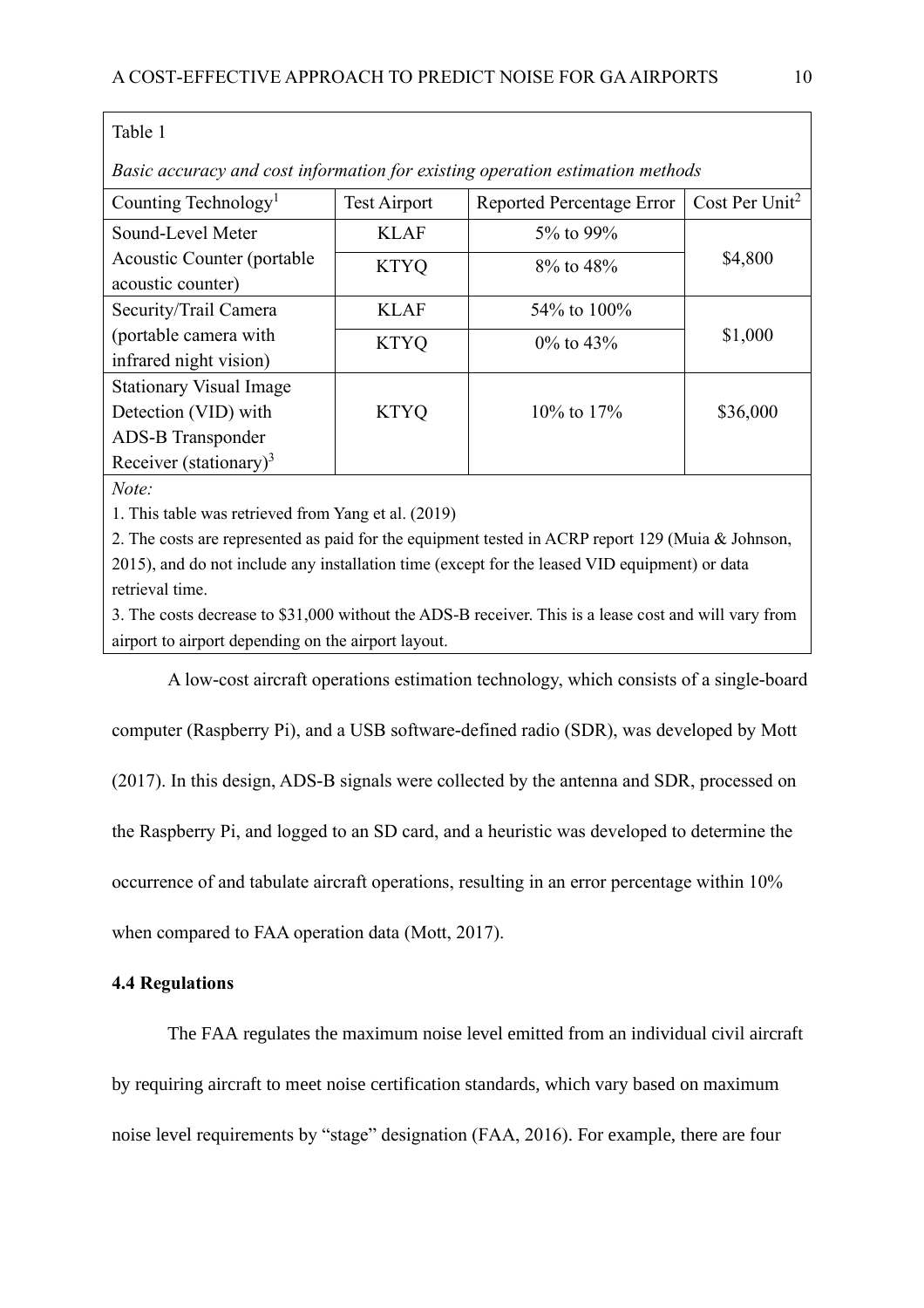stages identified for civil jet aircraft from Stage 1 (loudest) to Stage 4 (quietest), while there are three stages identified for helicopters from Stage 1 to Stage 3.

FAA rules and regulations are codified in Title 14 of the Code of Federal Regulations (CFR). FAA policies and procedures for compliance with the law which include:

- 1) 14 CFR Part 36 (Noise Standards: Aircraft Type and Airworthiness Certification). This Part provides information regarding acoustical change limitations, noise limitation based on aircraft type, noise measurement and evaluation, procedures regarding noise limitations, etc. Additionally, it establishes noise certification standards for the design of turbojet and transport category aircraft.
- 2) 14 CFR Part 150 (Airport Noise Compatibility Planning). This Part describes the procedures, standards, and methods for developing, submitting and reviewing airport noise exposure maps (NEM) and airport noise compatibility programs (NCP). Also, it identifies land uses which normally compatible with different levels of noise exposure and helps airport operators with noise compatibility planning programs.
- 3) 14 CFR Part 161 (Airport Noise and Access Restrictions). This Part provides requirements and procedures for airport operators implementing Stage 3 aircraft noise and access restrictions. These restrictions follow agreements between airport operators and aircraft operators. It explains details of a requirement related to aircraft operations from Stage 2 to Stage 4. Additionally, it lists procedures for FAA re-evaluation of agreements containing restrictions on Stage 3 aircraft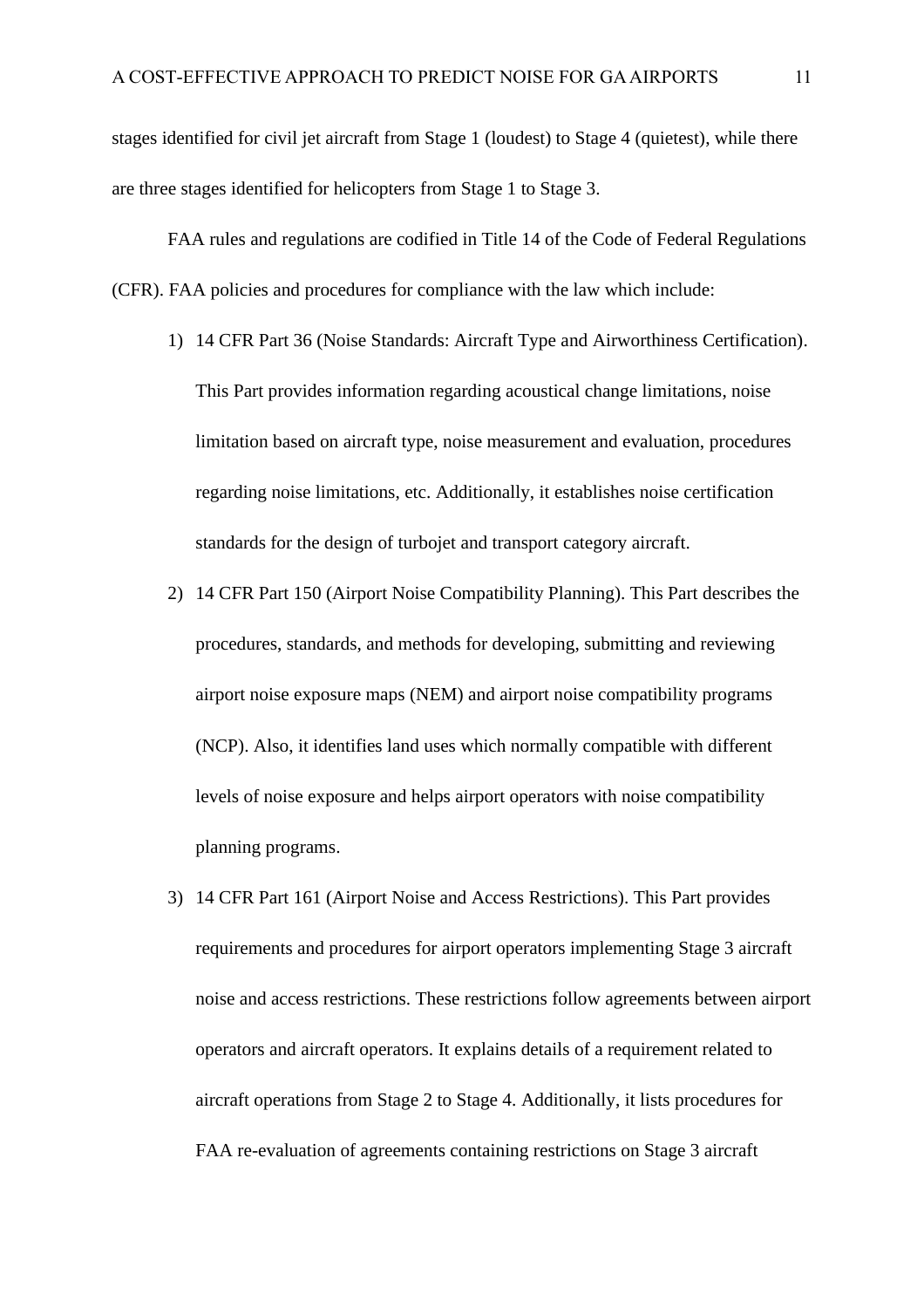operations, and aircraft noise and access restrictions affecting Stage 3 aircraft operations imposed by airport operators.

The purpose of the noise certification process is to ensure that the latest available safe and airworthy noise reduction technology is incorporated into aircraft design and noise experienced by communities can be reduced as a reflection offered by those technologies. The FAA works with the international community through ICAO to determine whether new stringent noise standards are needed (FAA, 2016).

# <span id="page-12-0"></span>**5. System Principle and Design**

# <span id="page-12-1"></span>**5.1 System Principle**

The gaps identified between the current noise prediction model used by the FAA and the required information at non-towered GA airports, along with the development of the aircraft transponder technology and advanced computational power, have presented a unique opportunity to develop a cost-effective approach which would help airport operators to more efficiently assess the noise impact at their respective airports. The proposed cost-effective noise impact prediction approach consists of a hardware system and self-developed algorithms. A low-cost hardware system, combined with an ADS-B antenna, a software-defined radio (SDR), and a single-board computer, was designed to collect ADS-B data from aircraft. The algorithms were developed using the R and GIS software platforms, which include (1) an aircraft trajectory prediction algorithm, (2) an aircraft operations prediction algorithm, and (3) an aircraft noise prediction algorithm.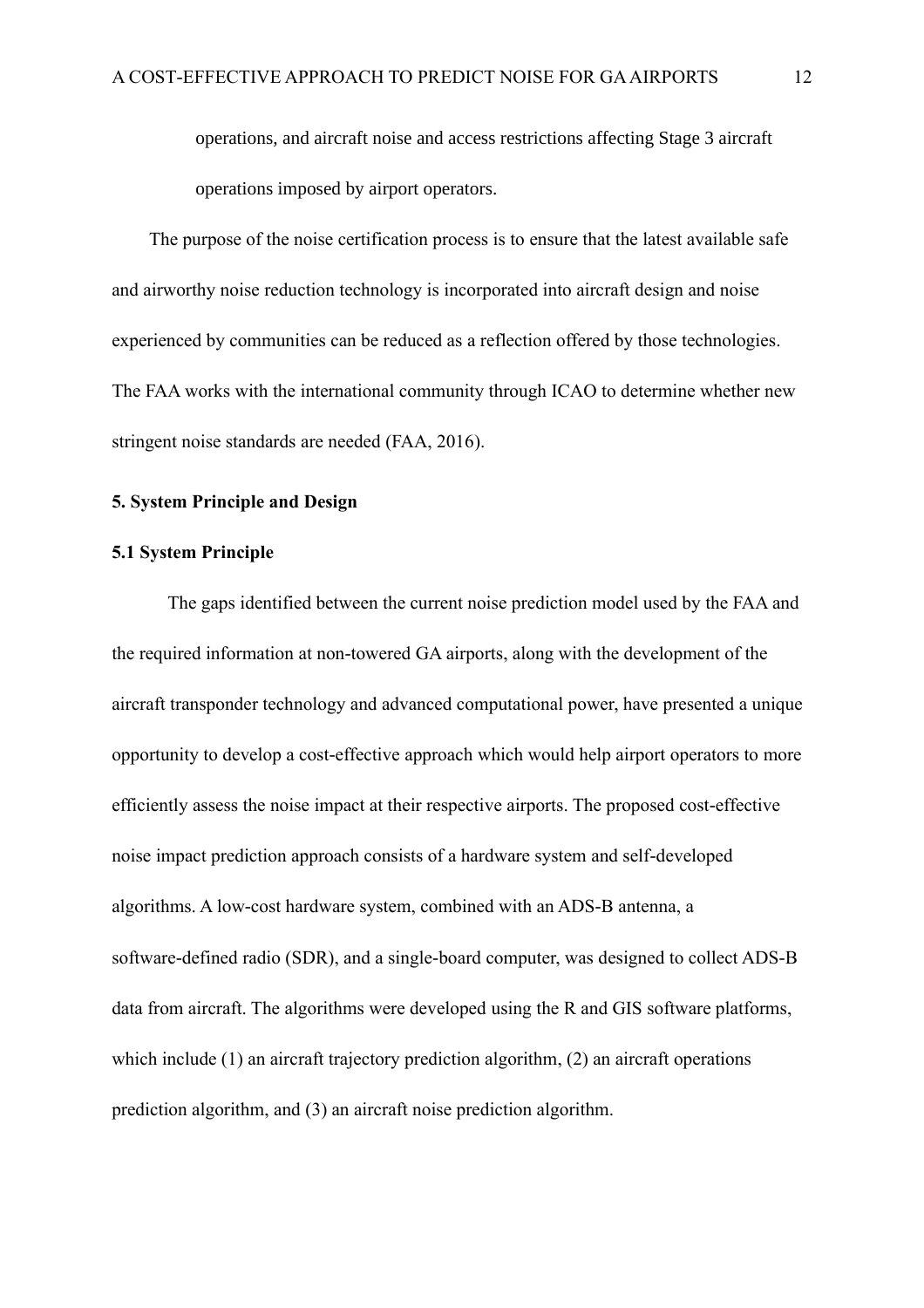

*Figure 2.* Diagram of the proposed noise prediction approach layout

The design of the proposed noise prediction approach is based on three principles (Figure 2):

(1) Estimation of aircraft operations based on 4D trajectory using ADS-B signals,

(2) Estimation of the noise level of each operation by integrating various publicly

available databases, and

(3) Visualization of the noise impact on terrain under the coverage of the LTO cycle at non-towered GA airports.

# <span id="page-13-0"></span>**5.2 System design**

**Principle 1. Estimation of aircraft operations based on 4D trajectory using ADS-B signals**

Aircraft operations data is important to assess the noise impact; however, an accurate flight profile is difficult to obtain from those airports which do not have air traffic control facilities. A low-cost hardware system is used to collect ADS-B data, and an algorithm is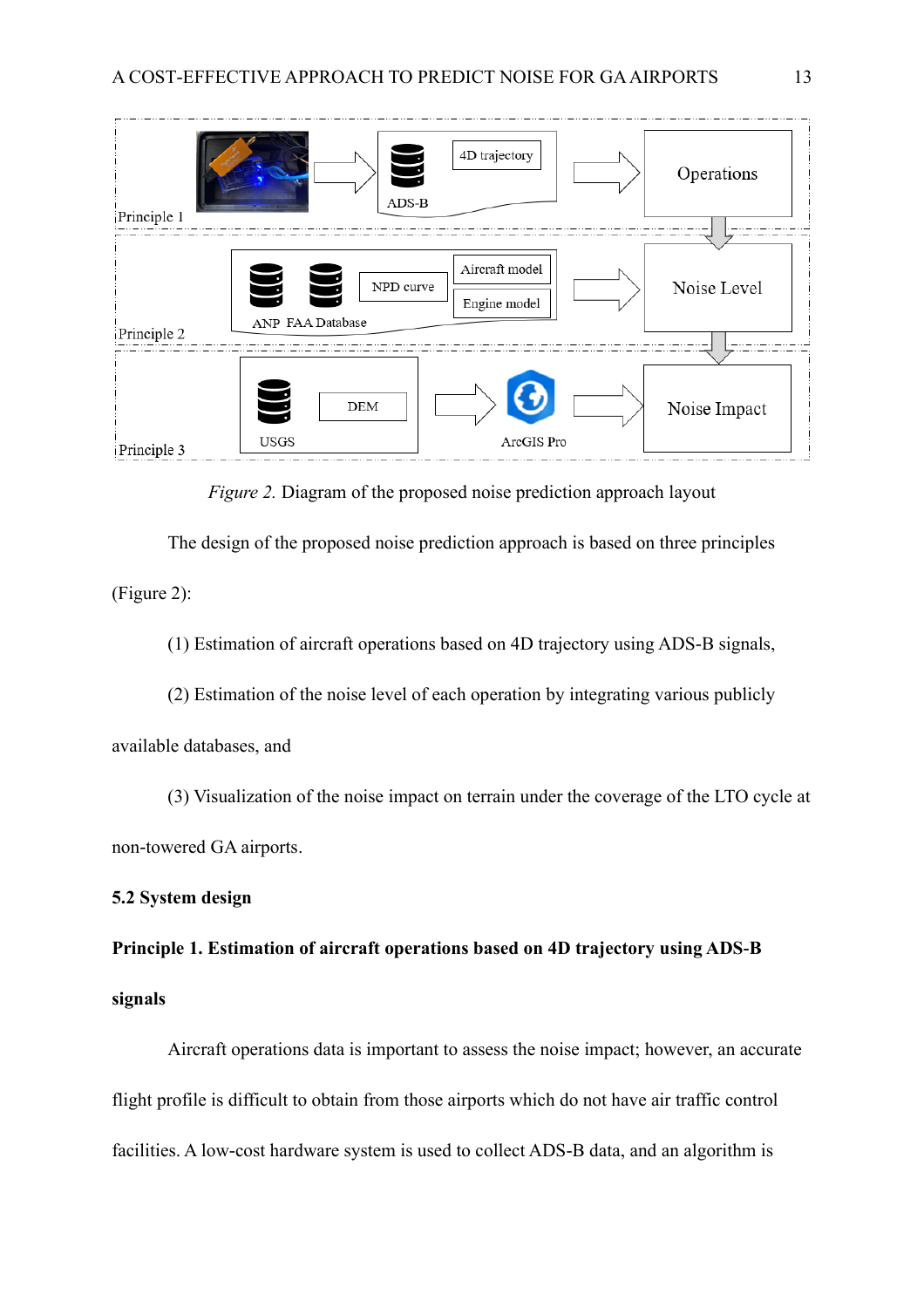developed to estimate aircraft trajectories using ADS-B data.

As shown in Figure 3, the proposed system integrates a GPS receiver, an antenna, and Raspberry Pi built with Dump1090 decoding scripts. The ADS-B data will be collected within a range of 10 nautical miles from the location of hardware deployment and logged to an SD card or to the Cloud in a comma-separated variable (CSV) format.



*Figure 3.* Hardware photo of the proposed noise prediction approach

The output CSV file contains multiple fields, such as received timestamps, hexid

(ICAO identification code), and reported three-dimensional information (attitude, longitude

& latitude) as shown in Table 2.

| Table 2                              |                                                                  |  |  |  |
|--------------------------------------|------------------------------------------------------------------|--|--|--|
| The details from received ADS-B data |                                                                  |  |  |  |
| Name                                 | Description                                                      |  |  |  |
| Timestamps                           | The time recorded as this ADS-B signal was received by the ADS-B |  |  |  |
|                                      | receiver                                                         |  |  |  |
| Hexid                                | As known as ICAO identification code                             |  |  |  |
| Attitude                             | Reported attitude from aircraft onboard instrument               |  |  |  |
| Longitude                            | Reported longitude from aircraft GPS instrument                  |  |  |  |
| Latitude                             | Reported latitude from aircraft GPS instrument                   |  |  |  |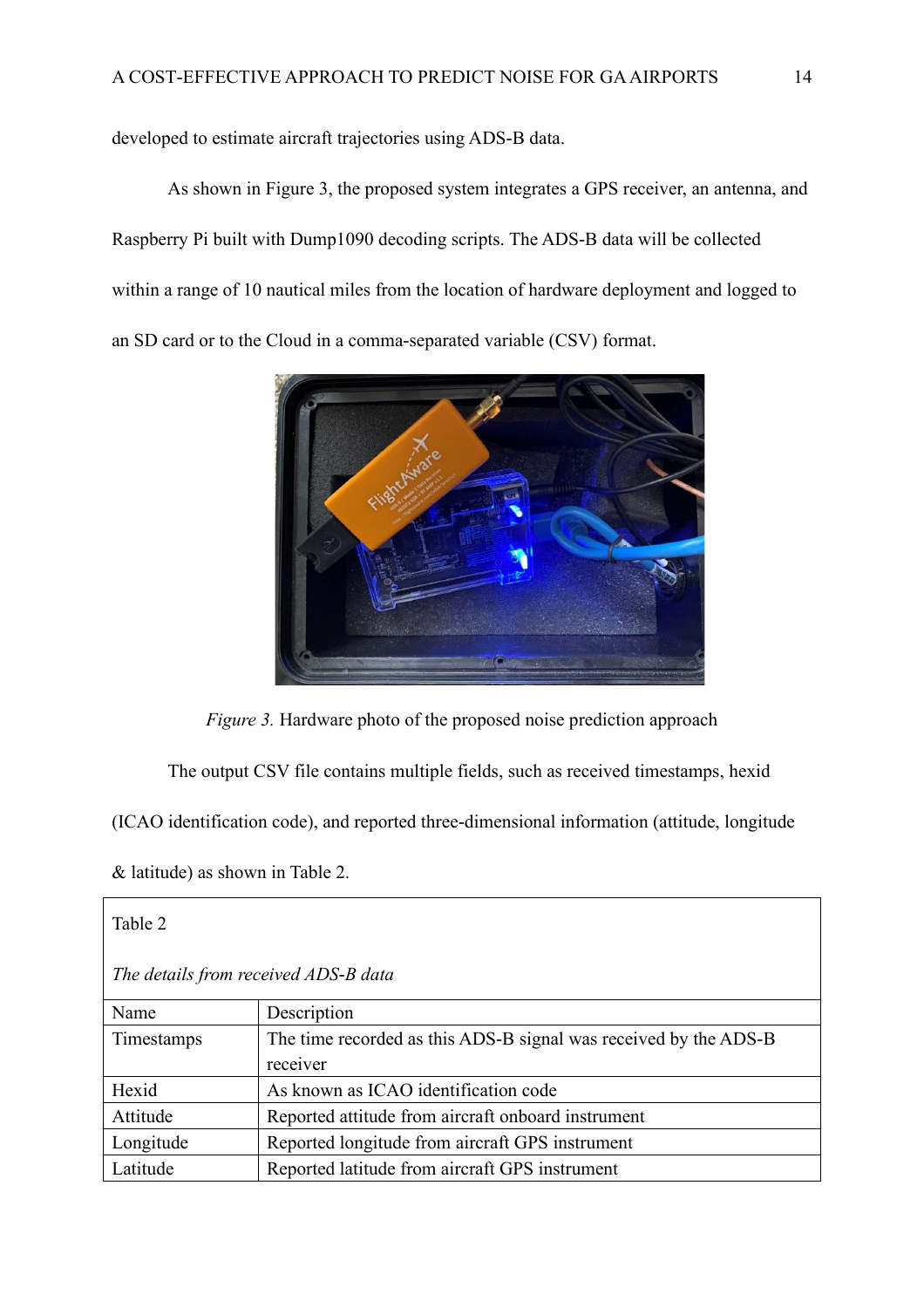Since the proposed approach is intended to predict the noise impact created by the aircraft operated in the Landing and Take-off (LTO) cycle at the airport, the raw dataset will be filtered by altitude and range in terms of the distance between the antenna and aircraft. Then, the first unique ICAO identification code will be selected and recorded as the 'determined Hexid', which will be used to filter the data set again to obtain the ADS-B data that contains only the 'determined Hexid'.



*Figure 4.* An example of 3D trajectory visualization of a training aircraft N585PU at Purdue University Airport (LAF)

An example of 3D trajectory visualization of a training aircraft N585PU during one LTO cycle (13:28:25-14:45:18 GMT, November 24<sup>th</sup>, 2019) at the Purdue University Airport (LAF) was obtained as Figure 4, and a heuristic was developed to determine aircraft operations based on the specific interarrival time of each operation.

This process will be executed iteratively until the last unique ICAO identification code in the CSV file is examined. A flow diagram of Principle 1 is presented in Figure 5.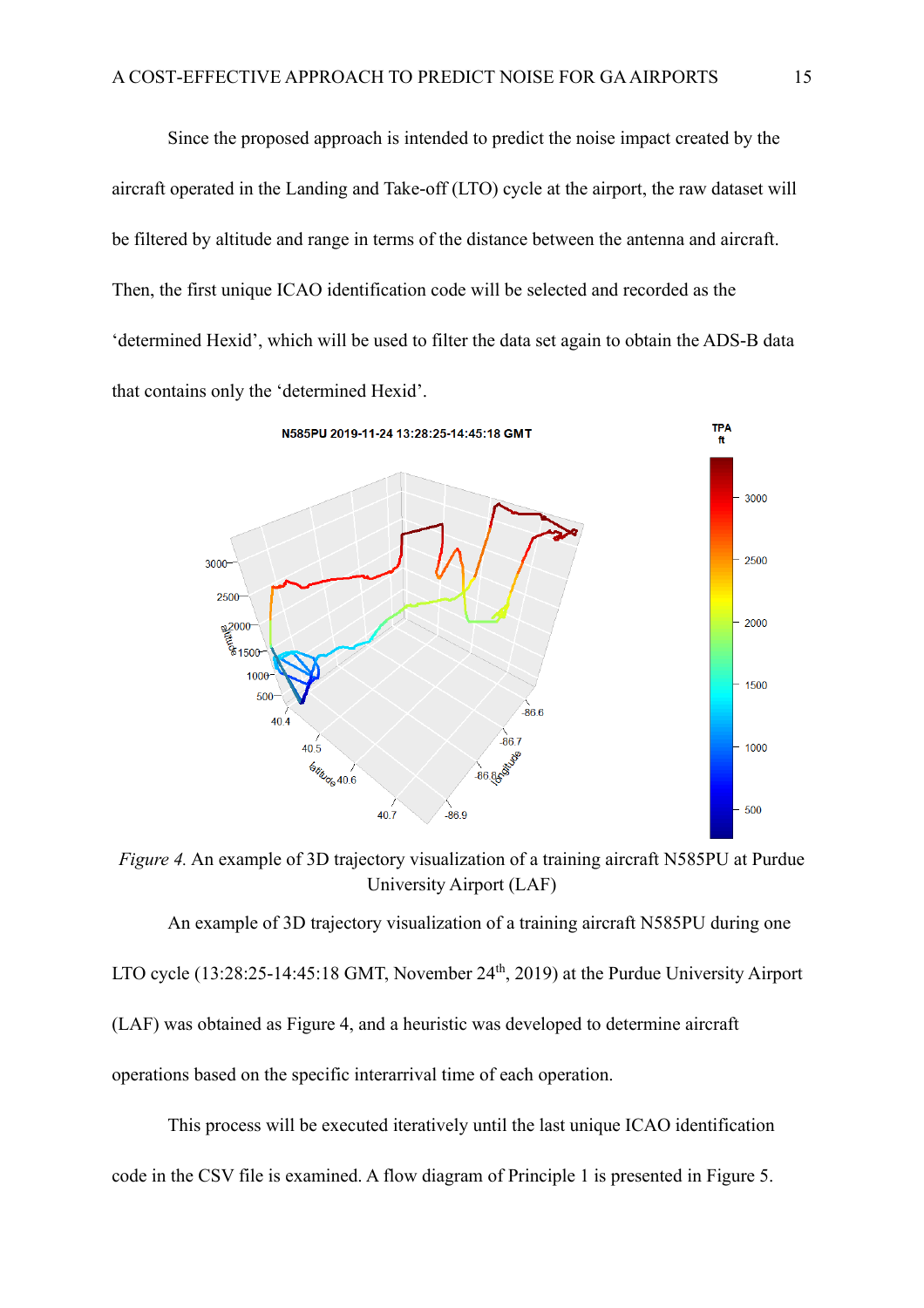

*Figure 5.*Flowchart of estimation of aircraft operations using ADS-B

# **Principle 2. Estimation of noise level for each operation by integrating publicly available databases**

.

The proposed approach is designed to model airport noise contour using the Aircraft Noise and Performance (ANP) database, which is an online data resource accompanying the ICAO Doc 9911 guidance documents. Since aircraft operation and fleet mix data are required to compute the noise level in Noise-Power-Distance (NPD) data from the ANP database, the proposed approach obtained that required information (Table 3) by integrating several databases from FAA based on the unique ICAO identification code. The referred databases include the Aircraft Registration Master file, Aircraft Reference file by Make/Model/Series,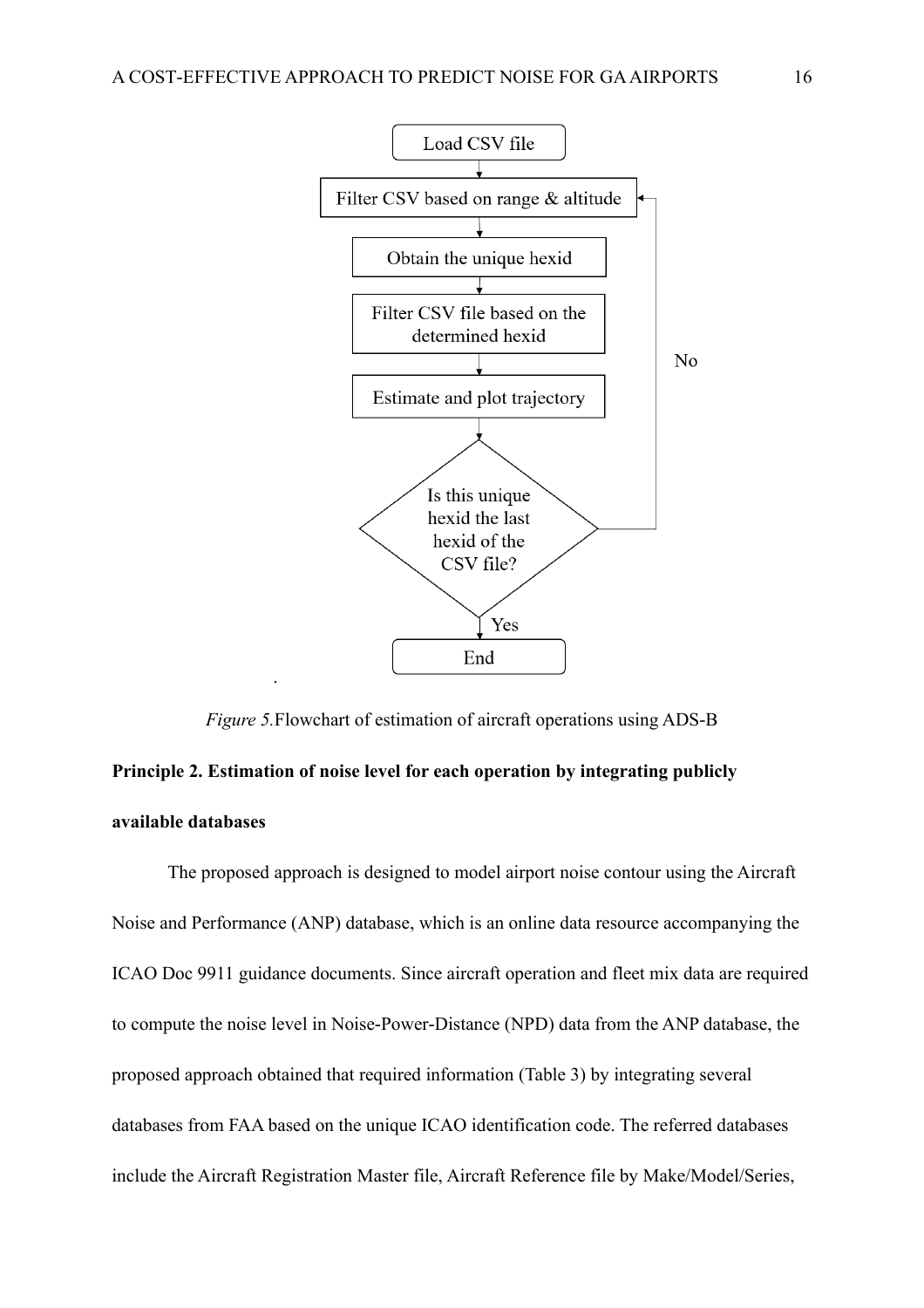and Engine Reference file, etc. (FAA, 2020).

# Table 3.

*Partial data obtained from the integrated database*

| Name              | Description                | Source                            |  |
|-------------------|----------------------------|-----------------------------------|--|
| Type Aircraft     | 1-Glider                   | Aircraft Registration Master file |  |
|                   | 2-Balloon                  |                                   |  |
|                   | 3-Blimp/Dirigible          |                                   |  |
|                   | 4-Fixed wing single engine |                                   |  |
|                   | 5-Fixed wing multi engine  |                                   |  |
|                   | 6-Rotorcraft               |                                   |  |
|                   | 7-Weigh-shift-control      |                                   |  |
|                   | 8-Powered Parachute        |                                   |  |
|                   | 9-Gyroplane                |                                   |  |
|                   | H-Hybrid Lift              |                                   |  |
|                   | O=Other                    |                                   |  |
| Type Engine       | 0-None                     | Aircraft Registration Master file |  |
|                   | 1-Reciprocating            |                                   |  |
|                   | 2-Turbo- prop              |                                   |  |
|                   | 3-Turbo-shaft              |                                   |  |
|                   | 4-Turbo-jet                |                                   |  |
|                   | 5-Turbo-fan                |                                   |  |
|                   | 6-Ramjet                   |                                   |  |
|                   | 7-2 Cycle                  |                                   |  |
|                   | 8-4 Cycle                  |                                   |  |
|                   | 9-Unknown                  |                                   |  |
|                   | 10-Electric                |                                   |  |
|                   | 11=Rotary                  |                                   |  |
| Model Name        | Name of the aircraft model | Aircraft Reference file           |  |
|                   | and series                 |                                   |  |
| Engine Model Name | The name of Engine model   | Engine Reference file             |  |

As shown in Figure 6, Op Mode represents an engine power setting, which can be determined based on the estimated aircraft operation in Principle 1, and NPD\_ID represents engine model, which can be determined from the integrated databases using the unique ICAO identification code. Hence, the noise level associated with distance can be determined in the NPD table. A flow diagram of Principle 2 is presented in Figure 7.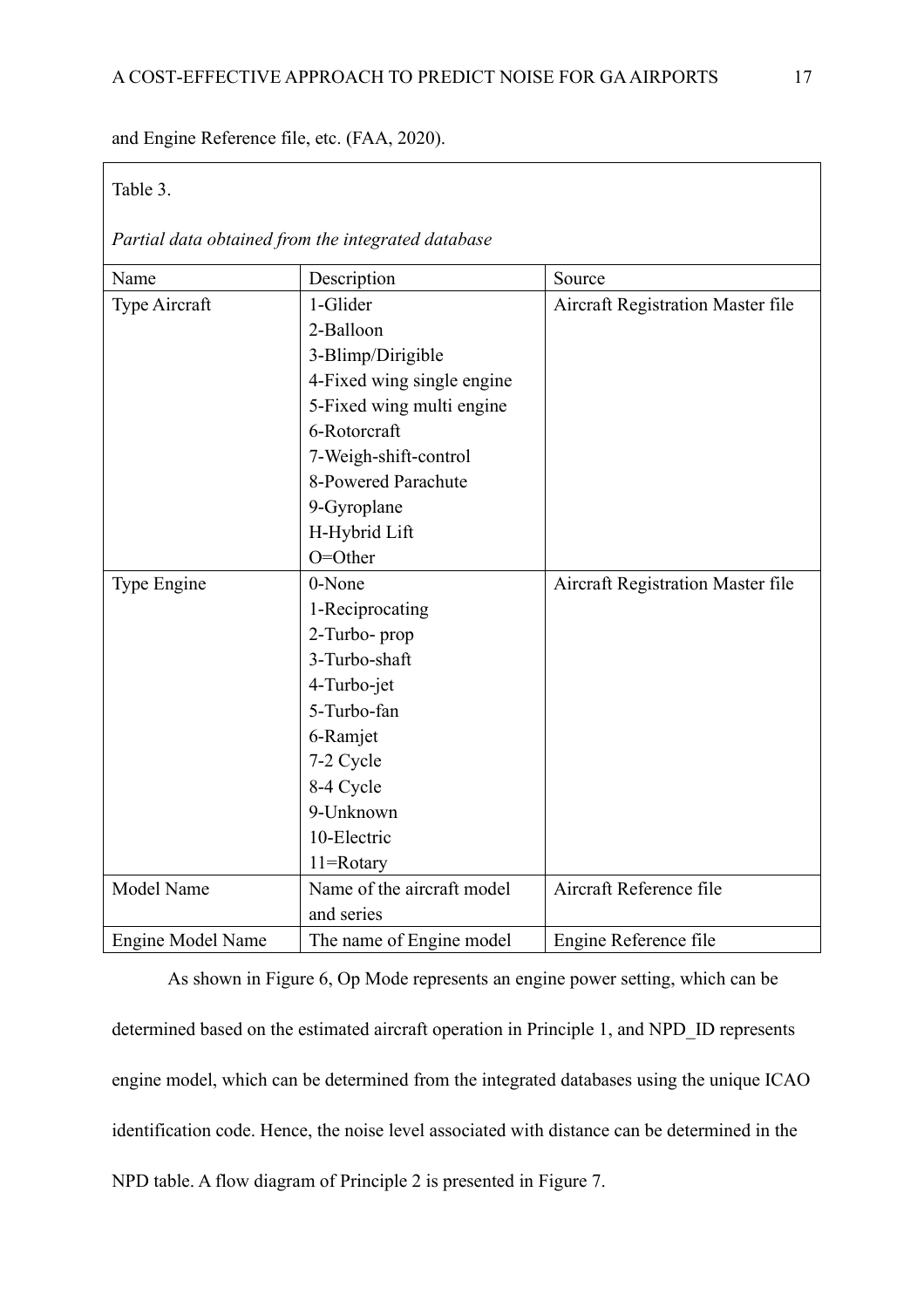| NPD ID        | <b>Noise Metric</b> | Op Mode | <b>Power Setting</b><br>$(*)$ | L 200ft | $L_400ft$ | $L_630ft$ | $L_1000$ ft | L 2000ft |
|---------------|---------------------|---------|-------------------------------|---------|-----------|-----------|-------------|----------|
| <b>IO360L</b> | <b>EPNL</b>         | Α       | 26.6                          | 78.7    | 73.6      | 70.2      | 66.6        | 60.3     |
| <b>IO360L</b> | EPNL                | Α       | 58.2                          | 85.7    | 80.6      | 77.3      | 73.6        | 67.4     |
| <b>IO360L</b> | <b>EPNL</b>         | D       | 59.6                          | 88.4    | 84.3      | 81.2      | 77.9        | 72.1     |
| <b>IO360L</b> | EPNL                | D       | 100.0                         | 90.2    | 86.3      | 83.3      | 79.9        | 74.2     |
| <b>IO360L</b> | LAmax               | A       | 26.6                          | 71.6    | 64.2      | 59.7      | 55.0        | 47.7     |
| <b>IO360L</b> | LAmax               | A       | 58.2                          | 78.8    | 72.2      | 67.7      | 62.9        | 55.2     |
| <b>IO360L</b> | LAmax               | D       | 59.6                          | 82.7    | 75.6      | 71.1      | 66.4        | 58.9     |
| <b>IO360L</b> | LAmax               | D       | 100.0                         | 84.6    | 77.8      | 73.2      | 68.2        | 60.4     |
| <b>IO360L</b> | <b>PNLTM</b>        | Α       | 26.6                          | 86.6    | 79.4      | 74.4      | 69.1        | 60.3     |
| <b>IO360L</b> | <b>PNLTM</b>        | A       | 58.2                          | 93.8    | 86.6      | 81.6      | 76.0        | 67.2     |
| <b>IO360L</b> | <b>PNLTM</b>        | D       | 59.6                          | 97.4    | 90.6      | 85.9      | 80.7        | 72.3     |
| <b>IO360L</b> | <b>PNLTM</b>        | D       | 100.0                         | 100.2   | 93.0      | 87.7      | 82.2        | 73.6     |
| <b>IO360L</b> | <b>SEL</b>          | A       | 26.6                          | 73.0    | 68.7      | 65.8      | 63.0        | 58.6     |
| <b>IO360L</b> | <b>SEL</b>          | Α       | 58.2                          | 79.3    | 75.3      | 72.7      | 69.9        | 65.1     |
| <b>IO360L</b> | <b>SEL</b>          | D       | 59.6                          | 83.5    | 79.8      | 77.2      | 74.4        | 69.7     |
| <b>IO360L</b> | <b>SEL</b>          | D       | 100.0                         | 84.9    | 81.4      | 78.9      | 76.0        | 71.2     |

*Figure 6.* An example of Cessna 172 from NPD data (EUROCONTROL, 2020)



*Figure 7.* Flowchart of the noise level determination

# **Principle 3. Estimation of noise impact on territory under the coverage of LTO cycle at**

# **non-towered airports**

Based on results from Principle 2, aircraft noise impact on the local community will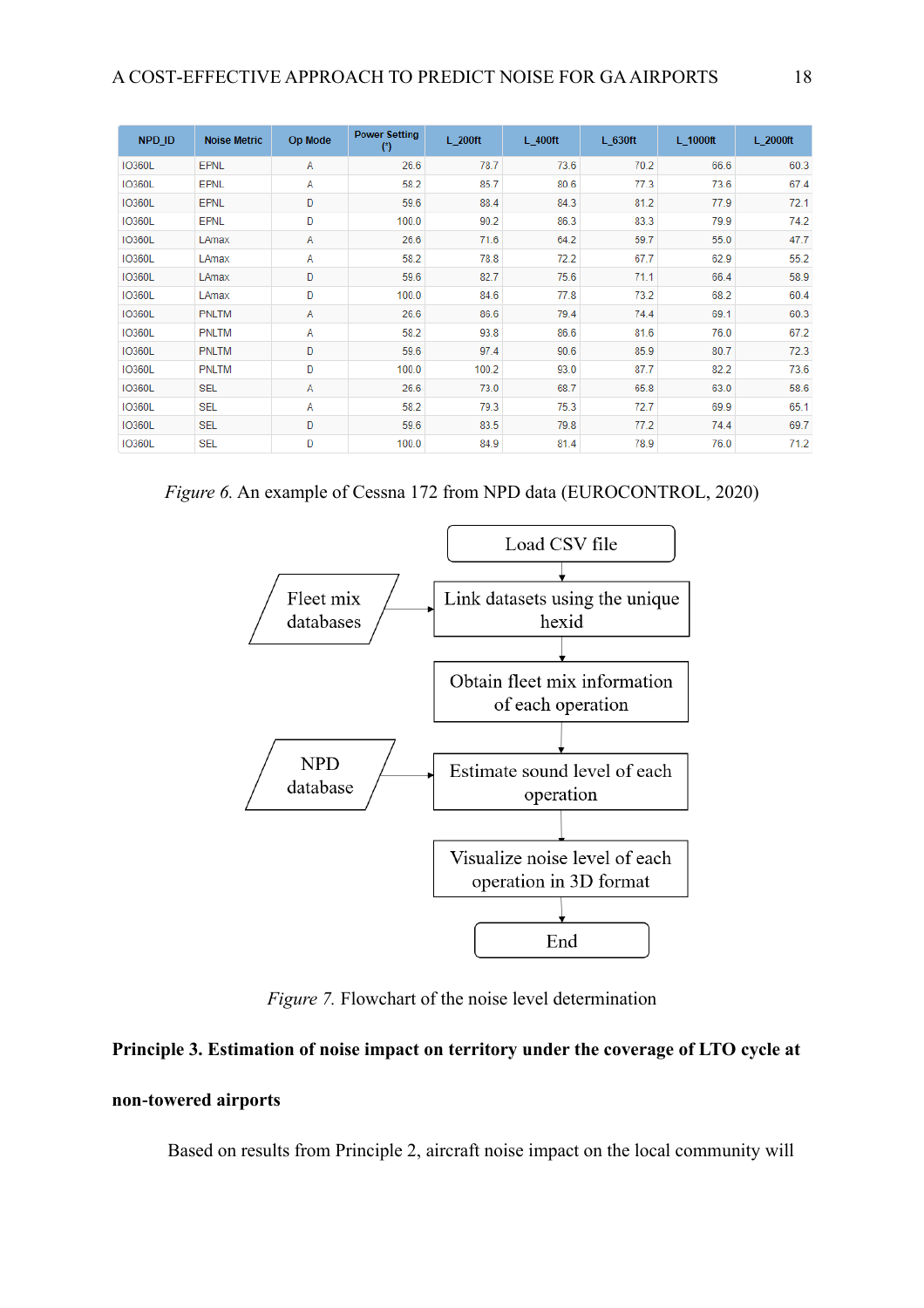be visualized using ArcGIS Pro, which is a commercial desktop application support data visualization and advanced analysis in both 2D and 3D.

A raster-based elevation model (DEM) is a 3D representation of a terrain's surface crated from a terrain's elevation data. Since the 3D position of the noise source can be obtained from Principle 1, the noise level at a certain point on the terrain's surface can be computed from Principle 2. The estimated noise impacts on the terrain of the community will be computed and visualized on the ArcGIS platform (Figure 8).



*Figure 8.* Interface of 2D & 3D visualization of ArcGIS Pro (ESRI, 2020)

# <span id="page-19-0"></span>**6. Safety Risk Assessment**

According to MIL-STD-8825, risk is a function of probability and level of severity. FAA AC 150/5200-37 (FAA, 2016a) suggests using a safety matrix to assess risk in the aviation area. The probability and level of severity of each potential hazard are evaluated separately, the product of which is the final risk score. Meanwhile, the probability and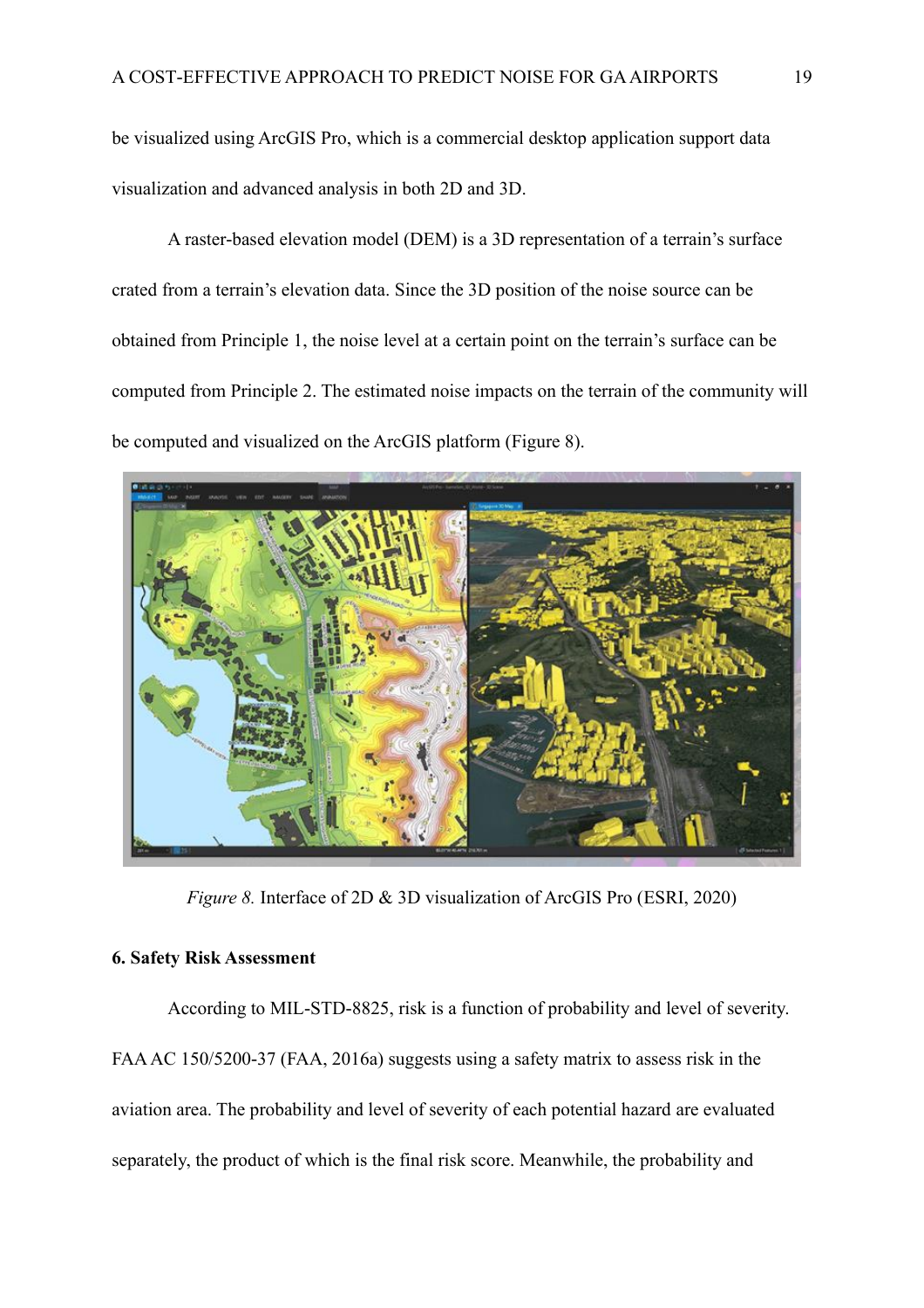severity can be divided into five and four levels respectively. The safety matrix classifies all the potential hazards into four groups based on the final scores: low risk, moderate risk, high risk, and unacceptable risk. The safety matrix used in this report is shown below.

| Table 4.                  |                  |                |                |                     |                         |             |  |  |
|---------------------------|------------------|----------------|----------------|---------------------|-------------------------|-------------|--|--|
| Risk Assessment Matrix    |                  |                |                |                     |                         |             |  |  |
| Low Risk: 0-5             |                  | Insignificant  | Negligible     | <b>Moderate</b>     | <b>Serious</b>          | Major       |  |  |
| Moderate Risk: 6-10       |                  | No injuries /  | Non-reportable | Reportable injury / | Single death or         | Multiple    |  |  |
| <b>High Risk: 11-15</b>   | <b>Severity</b>  | Low financial  | injury / minor | Moderate damage to  | multiple injuries /     | deaths /    |  |  |
|                           |                  | loss           | financial loss | property            | high financial loss     | significant |  |  |
| <b>Unacceptable Risk:</b> |                  |                |                |                     |                         | financial   |  |  |
| $16 - 20$                 |                  |                |                |                     |                         | loss        |  |  |
| Likelihood                | Level            | $\mathbf{1}$   | $\overline{2}$ | $\mathbf{3}$        | $\overline{\mathbf{4}}$ | 5           |  |  |
| Rare                      |                  |                |                |                     |                         |             |  |  |
| May occur only in         | $\mathbf{1}$     | $\mathbf{1}$   | $\overline{2}$ | 3                   | 4                       | 5           |  |  |
| exceptional               |                  |                |                |                     |                         |             |  |  |
| circumstances             |                  |                |                |                     |                         |             |  |  |
| <b>Unlikely</b>           |                  |                |                |                     |                         |             |  |  |
| Could occur at            | $\overline{2}$   | $\overline{2}$ | 4              | $\boldsymbol{6}$    | $\bf{8}$                | 10          |  |  |
| sometimes                 |                  |                |                |                     |                         |             |  |  |
| <b>Moderate</b>           |                  |                |                |                     |                         |             |  |  |
| The event will            | 3                | 3              | 6              | 9                   | 12                      | 15          |  |  |
| probably occur at         |                  |                |                |                     |                         |             |  |  |
| sometimes                 |                  |                |                |                     |                         |             |  |  |
| Probable                  |                  |                |                |                     |                         |             |  |  |
| Is expected to occur      | $\boldsymbol{4}$ | Δ              | 8              | 12                  | 16                      | 20          |  |  |
| in most circumstances     |                  |                |                |                     |                         |             |  |  |

Based on the assumption:  $Risk = Likelihood \times Security$ , Table 4 above illustrates the potential risk assessment via potential situation, likelihood, severity, risk, and possible solutions. As shown in Table 5, since the proposed noise prediction approach has a relatively high degree of flexibility in the implementation and operation stage, most risks can be prevented and mitigated by improving system design and by troubleshooting. Overall, the proposed system exhibits low risk, according to the list of potential assessment.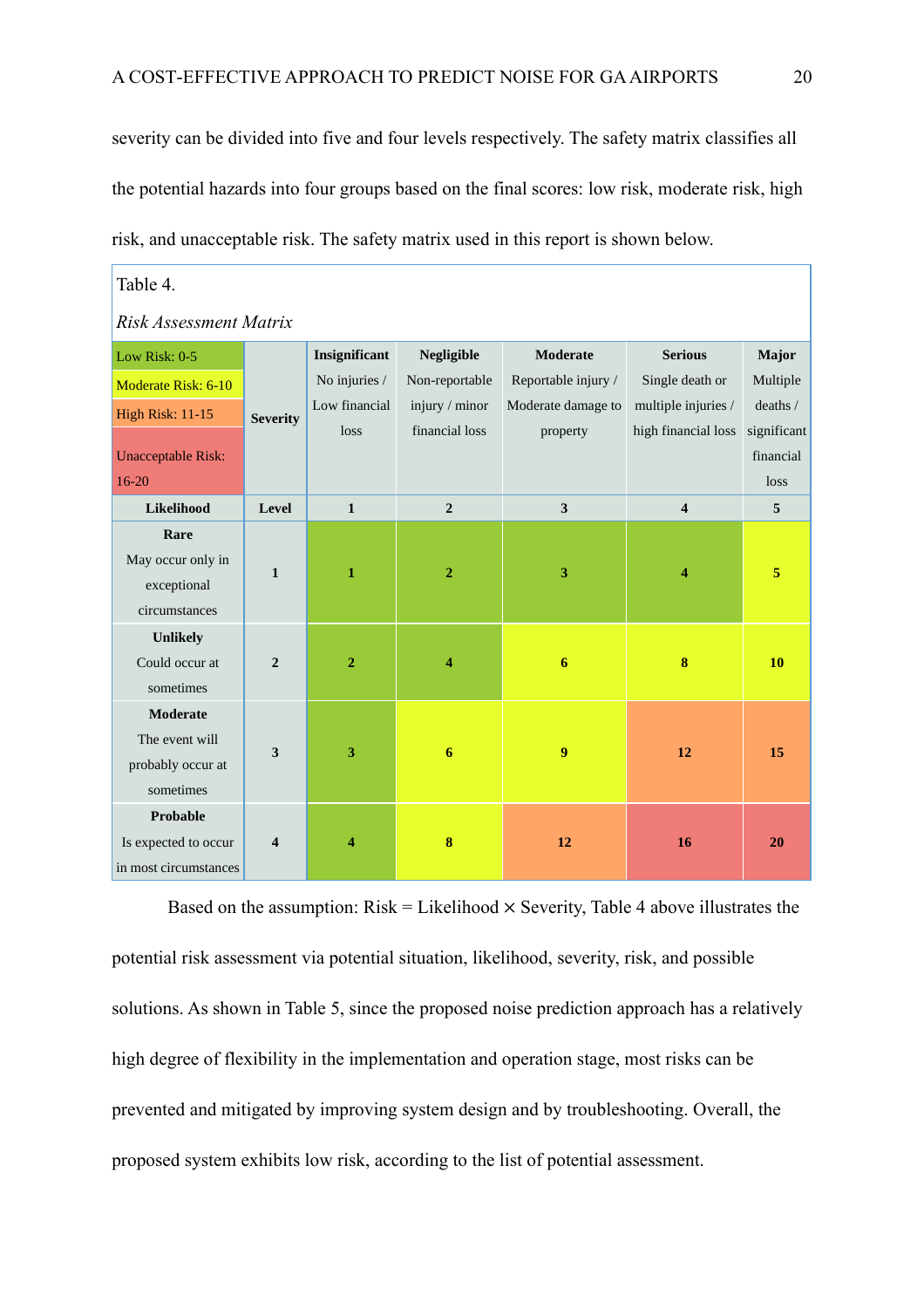# Table 5.

## *List of Potential Risk Assessment*

| <b>Situation</b>                                                                                 | <b>Likelihood</b> | <b>Severity</b> | <b>Risk</b> | <b>Possible Solutions</b>       |  |  |
|--------------------------------------------------------------------------------------------------|-------------------|-----------------|-------------|---------------------------------|--|--|
| Data link break down                                                                             |                   |                 |             | Software engineers troubleshoot |  |  |
|                                                                                                  | ı                 |                 |             | the system                      |  |  |
| Algorithm malfunction                                                                            |                   |                 |             | Software engineers troubleshoot |  |  |
|                                                                                                  | 1                 |                 |             | the system                      |  |  |
| Power outage<br>3                                                                                | $\overline{2}$    |                 | 3           | Regular maintenance             |  |  |
| Antenna damage due to outdoor<br>4                                                               |                   |                 |             | Electronic engineers correct    |  |  |
| environment                                                                                      | 3                 |                 | 3           | antenna position                |  |  |
| Data saving failure<br>5                                                                         | 3                 |                 | 3           | Weekly maintenance              |  |  |
| Human errors including poor<br>6                                                                 |                   |                 |             | Regular training & maintenance  |  |  |
| maintenance or incorrect operation                                                               | 3                 |                 | 3           |                                 |  |  |
| <i>Note.</i> Scores for likelihood, severity, and risk level are evaluated according to Table 4. |                   |                 |             |                                 |  |  |

# <span id="page-21-0"></span>**7. Cost-Benefit Assessment**

The cost and benefit analysis of the proposed system is vital to the viable implementation and practical operation of the system. Indianapolis Executive Airport (TYQ) is used as a case study for the numerical estimation of system costs and benefits. TYQ was chosen as it is non-towered yet facilitates frequent flight operations, and is familiar to the design team due to its proximity to campus.

## <span id="page-21-1"></span>**7.1 Cost Assessment**

Costs inherent in system application include framework design and field testing, installation, and maintenance. For each research, development, and implementation phase, the expenses are enumerated in terms of labor, material, and service fees. Labor is required from students, professors, engineers and technicians. Antennas and an ADS-B receiver are needed to detect and transmit records of aircraft operations, while an acoustic sensor may also be procured for validation of noise estimates. The following tables list project costs with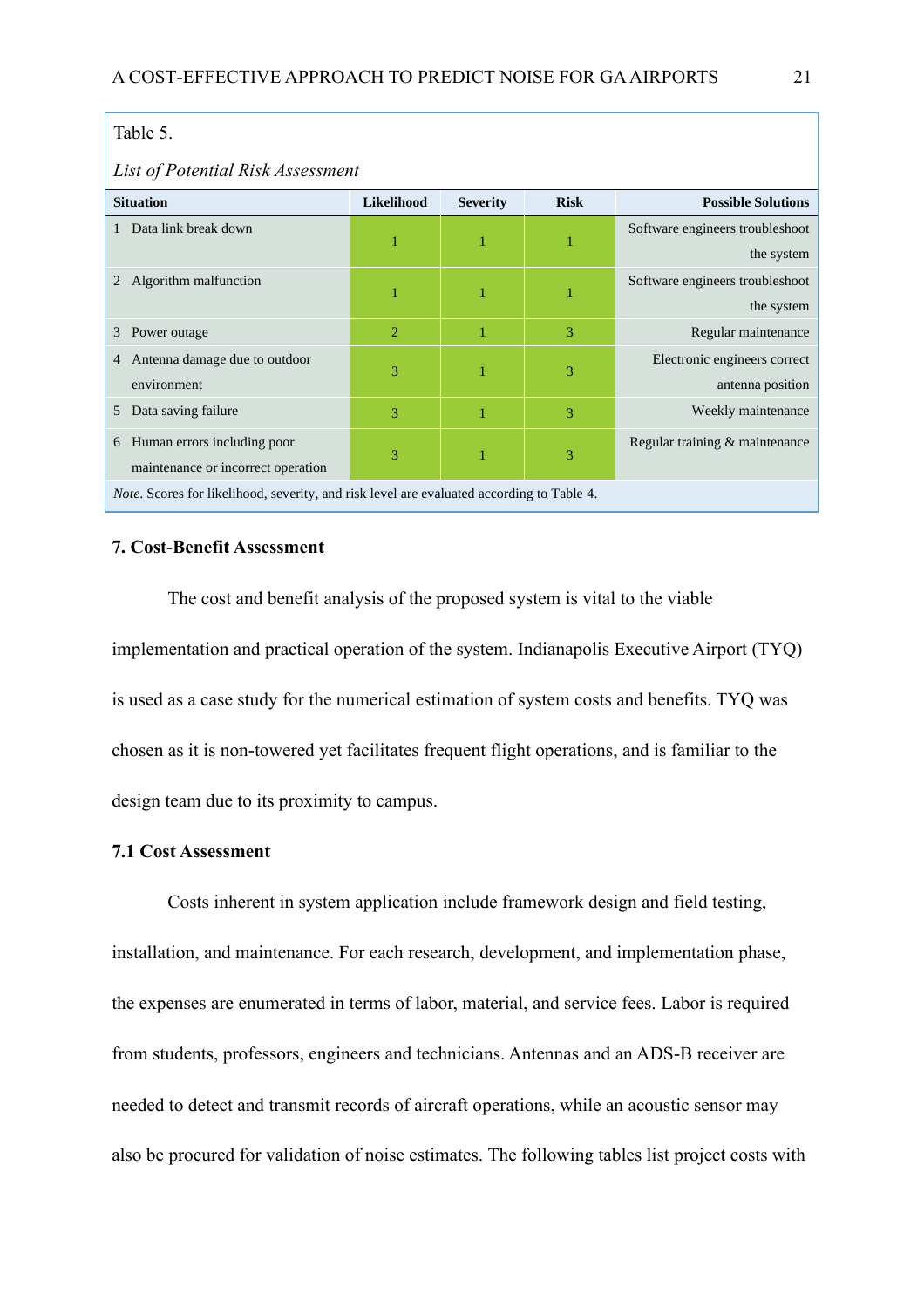the length and location of each development phase, assuming system creation at Purdue

University and system deployment to TYQ.

# **Research and Development Cost at Purdue University (Alpha)**

Table 6 presents costs associated with the alpha research and development stage of the noise modelling system in which a prototype device is created. The initial costs include labor and materials for preliminary research and product engineering at Purdue University.

| Table 6.                                                                                     |          |          |          |                                                                                       |  |  |  |
|----------------------------------------------------------------------------------------------|----------|----------|----------|---------------------------------------------------------------------------------------|--|--|--|
| Cost Analysis of the noise prediction technology $-A$ lpha Phase (4 months) $-$ Purdue Univ. |          |          |          |                                                                                       |  |  |  |
| Item                                                                                         | Rate     | Quantity | Subtotal | Remarks                                                                               |  |  |  |
| Labor                                                                                        |          |          |          |                                                                                       |  |  |  |
| Student                                                                                      | \$25/hr. | 120 hrs. | \$3,000  | 3 Students - 40 hrs. each                                                             |  |  |  |
| Faculty                                                                                      | \$50/hr. | 40 hrs.  | \$2,000  | 1 Faculty Advisor - 40 hrs.                                                           |  |  |  |
| <i>Material</i>                                                                              |          |          |          |                                                                                       |  |  |  |
| \$200<br>Antenna, ADS-B Receiver<br><b>System Design and Device</b>                          |          |          |          |                                                                                       |  |  |  |
|                                                                                              |          |          |          | Manufacturing                                                                         |  |  |  |
| Subtotal                                                                                     | \$5,200  |          |          |                                                                                       |  |  |  |
| Note.                                                                                        |          |          |          |                                                                                       |  |  |  |
|                                                                                              |          |          |          | This table was inspired by Guidance for Preparing Benefit/Cost Analysis (Byers, 2016) |  |  |  |

# **Research and Development Costs (Beta)**

Table 7 presents costs associated with the beta research and development stage,

including the field testing and continuous improvement of the noise estimation technology.

Professional engineers and technicians chiefly account for the phase costs.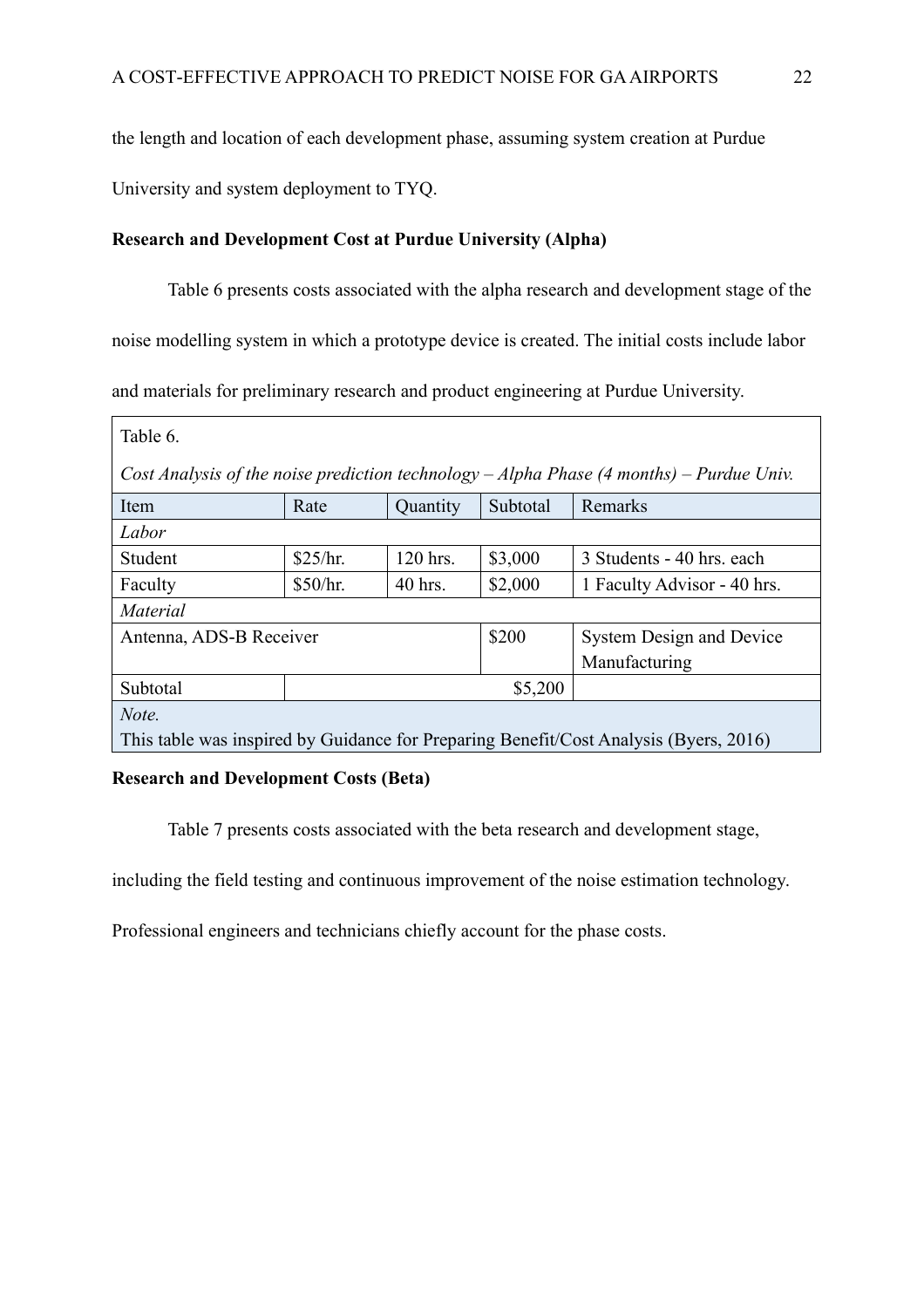| Table 7.                                                                                |            |          |          |                                                                                       |  |  |
|-----------------------------------------------------------------------------------------|------------|----------|----------|---------------------------------------------------------------------------------------|--|--|
| Cost Analysis of the noise prediction technology – Beta Phase (6 months) – Purdue Univ. |            |          |          |                                                                                       |  |  |
| Item                                                                                    | Rate       | Quantity | Subtotal | Remarks                                                                               |  |  |
| Labor                                                                                   |            |          |          |                                                                                       |  |  |
| <b>Electrical Engineer</b>                                                              | \$50/hr.   | 480 hrs. | \$24,000 | 1 worker - 480 hrs.                                                                   |  |  |
| Mechanical Engineer                                                                     | \$50/hr.   | 480 hrs. | \$24,000 | 1 worker - 480 hrs.                                                                   |  |  |
| <i>Material</i>                                                                         |            |          |          |                                                                                       |  |  |
| \$5,000<br>Antenna, ADS-B Receiver, Acoustic Sensors<br>Device Testing and System       |            |          |          |                                                                                       |  |  |
|                                                                                         | Validation |          |          |                                                                                       |  |  |
| Subtotal                                                                                | \$53,000   |          |          |                                                                                       |  |  |
| Note.                                                                                   |            |          |          |                                                                                       |  |  |
|                                                                                         |            |          |          | This table was inspired by Guidance for Preparing Benefit/Cost Analysis (Byers, 2016) |  |  |

# **System Installation & Implementation Costs (Initial Investment)**

As the system is manufactured, installed, and tested at TYQ, stage costs are driven by

technician wages and product material expenses. Table 8 represents the costs associated with

the system installation and implementation phase.

| Table 8.                                                                              |          |                                 |         |                             |  |  |  |
|---------------------------------------------------------------------------------------|----------|---------------------------------|---------|-----------------------------|--|--|--|
| Cost Analysis of system installation $-1$ month $-$ TYQ                               |          |                                 |         |                             |  |  |  |
| Item                                                                                  | Rate     | Quantity<br>Subtotal<br>Remarks |         |                             |  |  |  |
| Labor                                                                                 |          |                                 |         |                             |  |  |  |
| Electrician                                                                           | \$50/hr. | $12$ hrs.                       | \$600   | $1$ worker - $12$ hrs.      |  |  |  |
| IT Technician                                                                         | \$50/hr. | 12 hrs.                         | \$600   | $1$ worker - $12$ hrs.      |  |  |  |
| <i>Materials</i>                                                                      |          |                                 |         |                             |  |  |  |
| Antenna                                                                               | \$50 ea. | 1                               | \$50    | 1090 MHz, 5 dBi             |  |  |  |
|                                                                                       |          |                                 |         | Omni-directional Antenna    |  |  |  |
| Raspberry Pi 3                                                                        | \$35 ea. | 1 <sub>hr.</sub>                | \$35    | Hardware                    |  |  |  |
| Dump1090                                                                              | Free.    | 1 <sub>hr.</sub>                | Free    | Mode S Decoder              |  |  |  |
| Micro SD Card                                                                         | \$40 ea. | 1 <sub>hr.</sub>                | \$40    | 128 Gb Memory               |  |  |  |
| <b>ADS-B Receiver</b>                                                                 | \$19 ea. | 1 hr.                           | \$50    | FlightAware Pro Stick Plus  |  |  |  |
|                                                                                       |          |                                 |         | <b>USB Software Defined</b> |  |  |  |
|                                                                                       |          |                                 |         | Radio (SDR) Receiver        |  |  |  |
| Subtotal                                                                              |          |                                 | \$1,375 |                             |  |  |  |
| Note.                                                                                 |          |                                 |         |                             |  |  |  |
| This table was inspired by Guidance for Preparing Benefit/Cost Analysis (Byers, 2016) |          |                                 |         |                             |  |  |  |

**System Operation & Maintenance Costs (Recurrent Expenses)**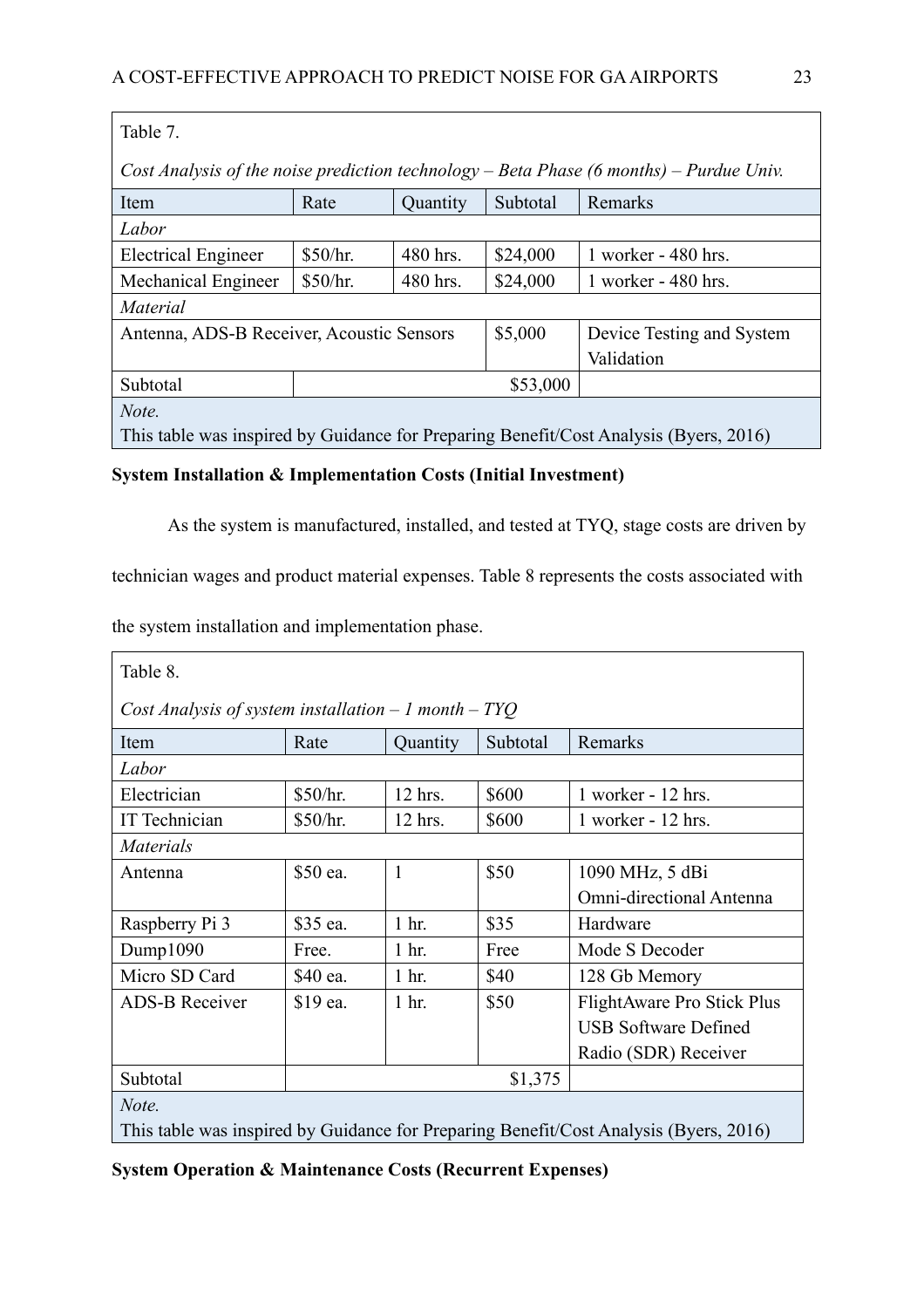Table 9 represents the costs associated with continuous operation and regular

maintenance of the noise estimation system. These costs mainly consist of labor and travel for technical management and support of the system to conduct routine servicing or emergency troubleshooting. From prior tables, the prototype research and development stages are expected to incur \$58,200 in expenses. System installation is estimated to cost an additional \$1,375. Over an operational period of 10 years at TYQ, the total system cost is projected to be \$116, 575.

| Table 9.                                                                              |           |          |          |                             |  |  |  |  |
|---------------------------------------------------------------------------------------|-----------|----------|----------|-----------------------------|--|--|--|--|
| Cost Analysis of system operation $-1$ year $-$ TYQ                                   |           |          |          |                             |  |  |  |  |
| Item                                                                                  | Rate      | Quantity | Subtotal | Remarks                     |  |  |  |  |
| Service                                                                               |           |          |          |                             |  |  |  |  |
| <b>Technical Support</b>                                                              | \$50/day  | 10 days  | \$500    | <b>Networks</b>             |  |  |  |  |
| Labor                                                                                 |           |          |          |                             |  |  |  |  |
| <b>Technical Support</b>                                                              | \$100/day | 52 days  | \$5,200  | Technicians                 |  |  |  |  |
| Subtotal                                                                              |           |          | \$5,700  | Dependent on occurrences of |  |  |  |  |
|                                                                                       |           |          |          | functionality issues        |  |  |  |  |
| Note.                                                                                 |           |          |          |                             |  |  |  |  |
| This table was inspired by Guidance for Preparing Benefit/Cost Analysis (Byers, 2016) |           |          |          |                             |  |  |  |  |

# <span id="page-24-0"></span>**7.2 Benefit Assessment**

A noise contour map under the LTO cycle will be estimated and visualized by the

proposed noise prediction technology; this map will support airport operators and policymakers in their development of strategies to minimize the negative impacts of aircraft operations on the local community. With improved city and flight planning, community opposition to airport operations may be reduced. For a subsequent rise in general aviation traffic flow, airport services such as fueling, parking, hangaring, aircraft rental, aircraft maintenance, and flight training will facilitate greater airport revenues. Additionally, airport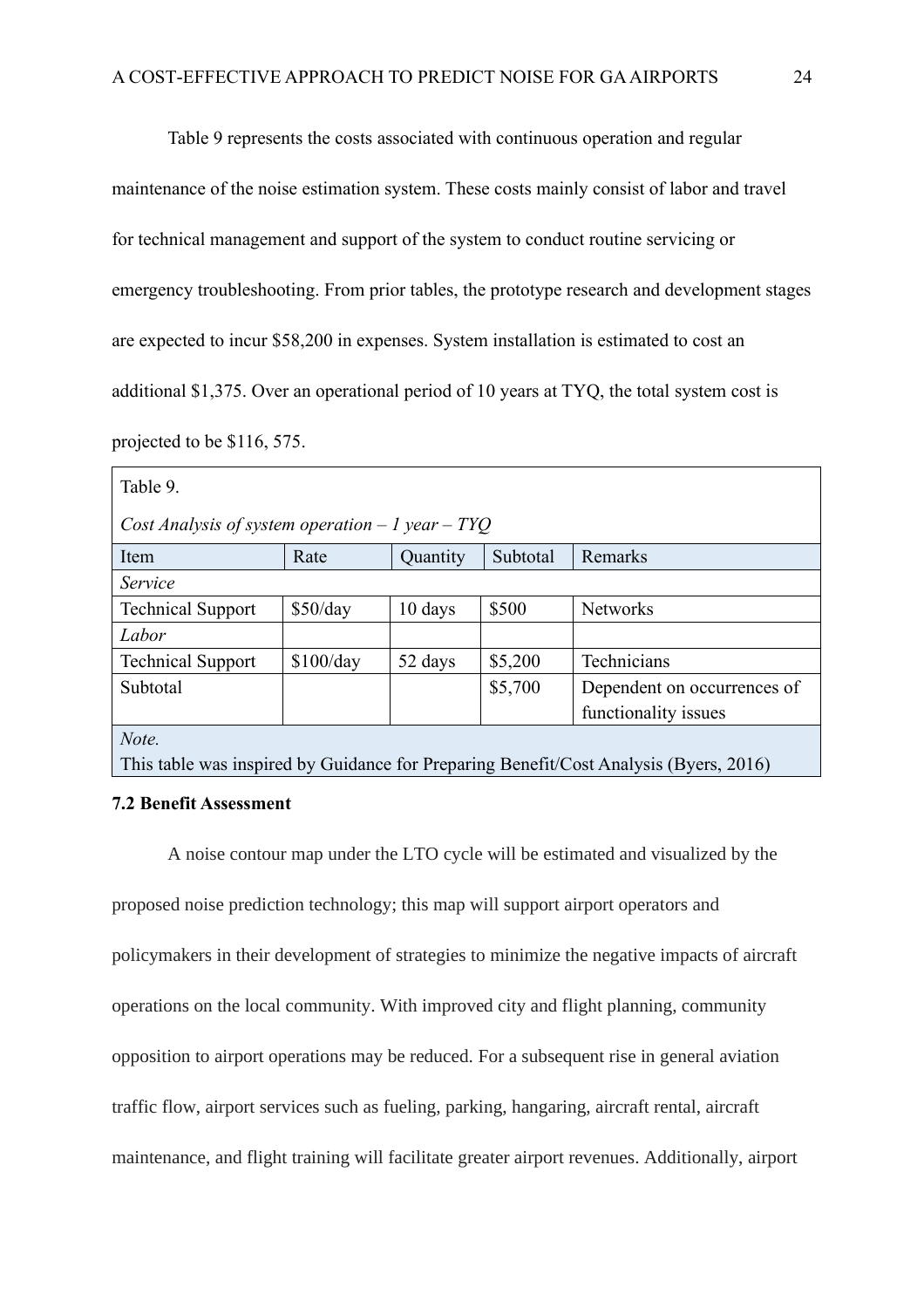operators and community stakeholders may benefit from these noise predictions by enhanced decision making in compatible land-use zoning in the areas directly adjacent to the airfield.

TYQ serves an average of 93 operations per day and houses 86 based aircraft (AirNav, 2020). As improved city planning and airport management is realized from the proposed noise estimation technology, community members are less likely to resist increases in the peak frequencies or overall volumes of aircraft operations. For just a unit percentage increase in annual airport operations, TYQ's fixed-base operator, First Wing Jet Center, is poised for relatively modest financial gain. Assuming that each additional aircraft operation at TYQ generates an average of \$50 in revenue, the aggregate annual benefit is projected to be \$17,000. Over the first 10 years of system implementation and operation, the noise modelling system is financially favorable to airport operators, as shown in Table 10. Boasting a benefit to cost ratio with 1.458, the project offers presumed benefits outweighing estimated costs for the case study of the proposed noise estimation approach at TYQ.

| Table 10.                                   |                      |                   |           |                     |  |  |  |  |
|---------------------------------------------|----------------------|-------------------|-----------|---------------------|--|--|--|--|
| Benefit vs. Cost Analysis $-10$ years - TYQ |                      |                   |           |                     |  |  |  |  |
| Item                                        | Subtotal             | Qty               | Total     | Remark              |  |  |  |  |
| Cost                                        |                      |                   |           |                     |  |  |  |  |
| Development, Testing, &                     | \$59,575             | 1 period          | \$59,575  | Table 6 & 7 & 8     |  |  |  |  |
| Installation                                |                      |                   |           |                     |  |  |  |  |
| Operation & Maintenance                     | \$5,700 / year       | 10 years          | \$57,000  | Table 9             |  |  |  |  |
|                                             | $\ddot{\phantom{a}}$ |                   |           |                     |  |  |  |  |
| <b>Total Cost:</b>                          | \$116,575            |                   |           |                     |  |  |  |  |
| <b>Benefit</b>                              |                      |                   |           |                     |  |  |  |  |
| <b>Airfield Services</b>                    | \$50 / operation     | 10 years          | \$170,000 | 340 additional      |  |  |  |  |
|                                             |                      |                   |           | operations per year |  |  |  |  |
| <b>Total Benefit:</b>                       | \$170,000            |                   |           |                     |  |  |  |  |
| <b>Benefit to Cost Ratio</b>                | 1.456                | Benefit outweighs |           |                     |  |  |  |  |
|                                             |                      |                   |           | cost                |  |  |  |  |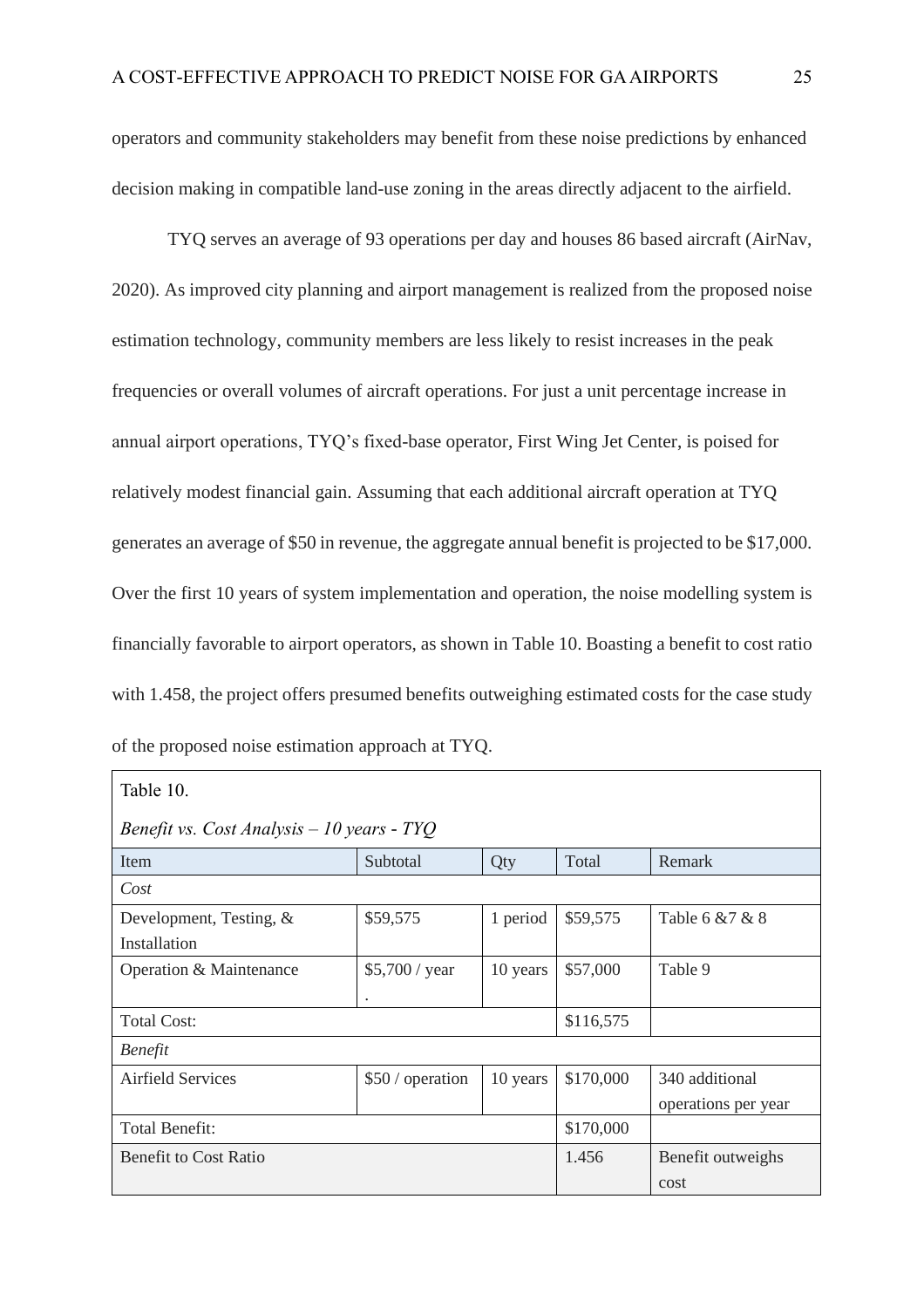## <span id="page-26-0"></span>**8. Industry Interaction**

The team had formal and informal conversations with two professors in aviation technology area, two researchers in aircraft noise prediction area and two practitioners work with aircraft noise prediction for non-towered GA airports:

1) Purdue University Professor: Dr. Mary E. Johnson

- 2) Georgia Institute of Technology Senior Graduate Researcher: Ameya Behere
- 3) Purdue University Postdoctoral Researcher: Dr. Yiming Wang

4) Huntingburg Regional Airport Manager: Travis McQueen

5) Butler Fairman & Seufert Inc Executive Vice President: Paul A. Shaffer, P.E.

6) University of Nebraska at Omaha Assistant Professor: Dr. Chenyu Huang

In interviews with Dr. Johnson, she suggested the team should interact with the real-world practitioners to find more applicable information. For example, interviews with non-towered GA airport managers and operators were suggested to learn from their experiences in aircraft noise prediction and identify their needs. Additionally, on-site training of AEDT was encouraged to help the team find evidence of the gap identified in the previous section of this report.

During the Transportation Research Board (TRB) Annual Meeting 2020, the team members had an informal conversation with Ph. D. candidate Ameya Behere from the Georgia Institute of Technology. Ameya indicated that there is a gap when using AEDT to predict the noise impact for non-towered airports since the aircraft operations and fleet mix information are not available.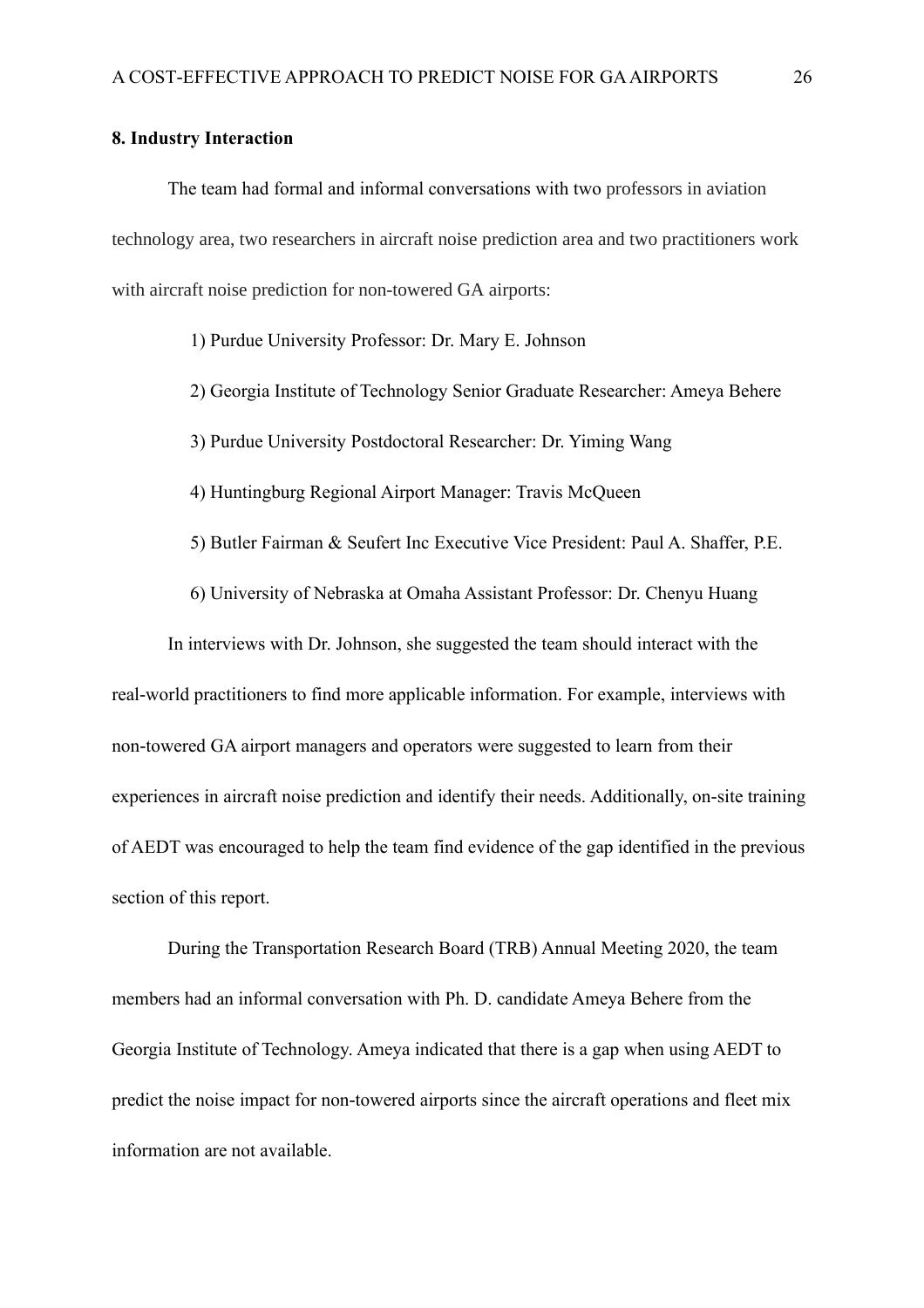The design team also had a talk with Dr. Yiming Wang, a postdoctoral researcher in the School of Mechanical Engineering at Purdue University. Dr. Wang works as a research assistant for the Aviation Sustainability Center (ASCENT) under the FAA, and has experience in modeling aircraft noise propagation. Dr. Wang explained the details of how AEDT predicts aircraft noise based on operational data and fleet mix data, while it is difficult to obtain this information when the airport does not have an air traffic control facility. Additionally, Dr. Wang pointed out that the prediction model in AEDT still has room to be improved.

Since the proposed approach is intended to be applied to non-towered GA airports, the team member interviewed with several non-towered GA airport managers and industry experts during the 2020 Purdue Road School Conference. In the interview with Travis McQueen, he indicated that he did not use any noise prediction tools because of the limited number of operations at the Huntingburg Regional Airport, however, a cost-effective noise prediction technology would be significantly helpful to non-towered GA airports and stakeholders to evaluate the noise impact.

When a team member talked with Paul Shaffer, vice president of Bulter Fariman & Seufert Inc. Mr. Shaffer indicated that his team worked with Michigan City Airport, a non-towered GA airport in Indiana, to predict the aircraft noise impact using AEDT. Since Mr. Shaffer's team was unable to access the aircraft operations and fleet mix data through air traffic control facilities, they conducted a rational inference by manually recording the percentage of the operations and types of aircraft. Hence, an approximate estimation of noise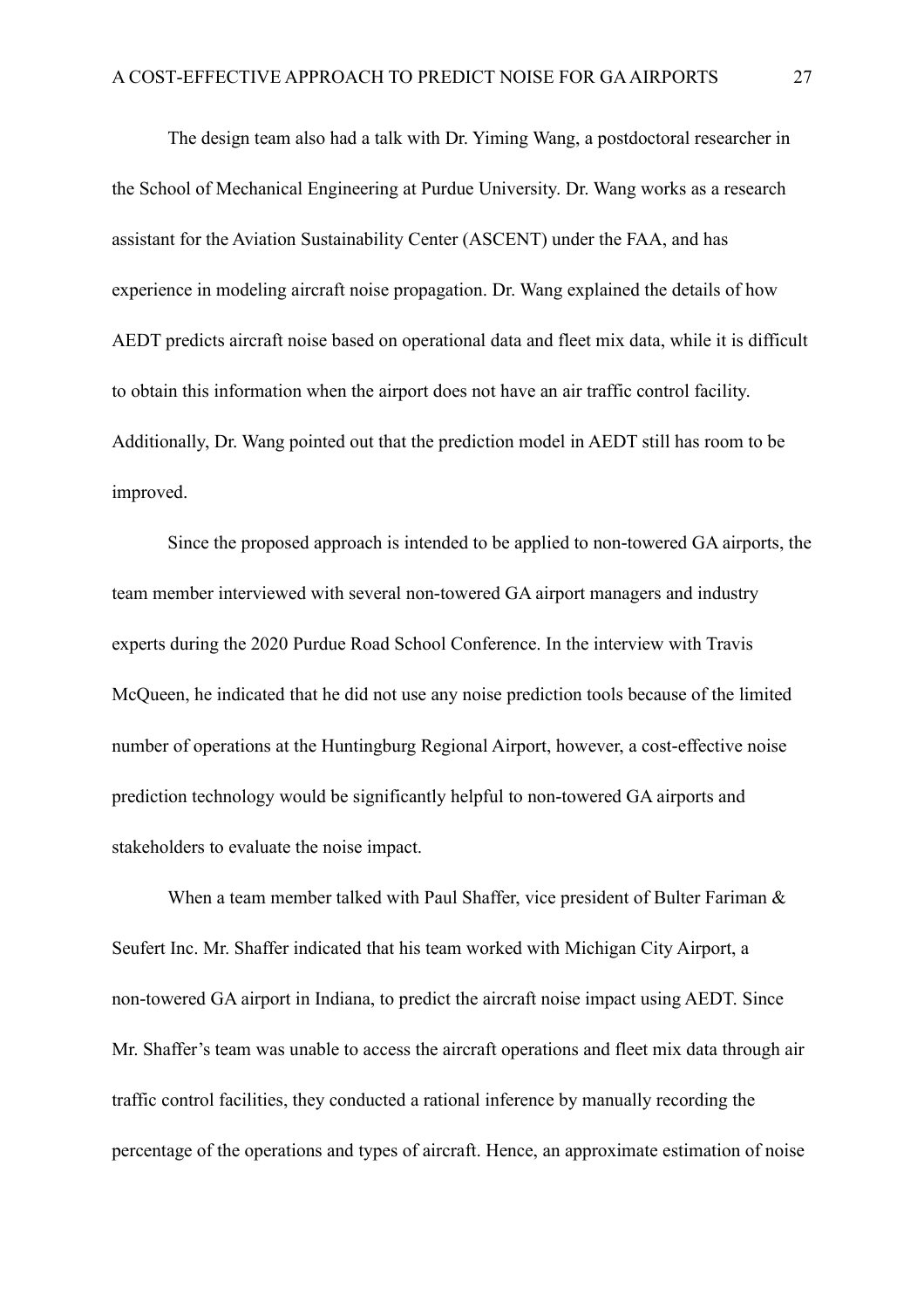impact on Michigan City Airport can be generated from AEDT.

During the interview with Dr. Chenyu Huang, Dr. Huang pointed out the proposed approach would significantly help the decision-making process of airport expansion and land planning by visualizing the noise impact of non-towered airports from a geospatial perspective. Furthermore, Dr. Huang also mentioned since there is are limited prescribed approach procedures under Visual Flight Rules (VFR) for non-towered GA airports, the airport operators and managers will also benefit from the noise contour map by figuring out the aggregate profile of aircraft operations at those airports.

# <span id="page-28-0"></span>**9. Projected Impact of Design**

# <span id="page-28-1"></span>**9.1 How This Project Meets ACRP Goals**

Assessing noise impact and emission impact is part of airport management and planning with the goal of "successfully mitigate/diminish local concerns for airport development" (ACRP, 2009, p.17). ACRP also listed the new tools and approaches that can help reduce noise at airports as the focused challenges under the category of Airport Environmental Interactions Challenges. The FAA uses AEDT to assess the noise level based on aircraft operations and fleet mix information, while this information is not available from non-towered GA airports. The proposed cost-effective noise prediction approach will bridge the gap between aircraft operation data and noise prediction, help minimize the negative impacts on the community, and support decision-making in airport expansion and compatible land use planning.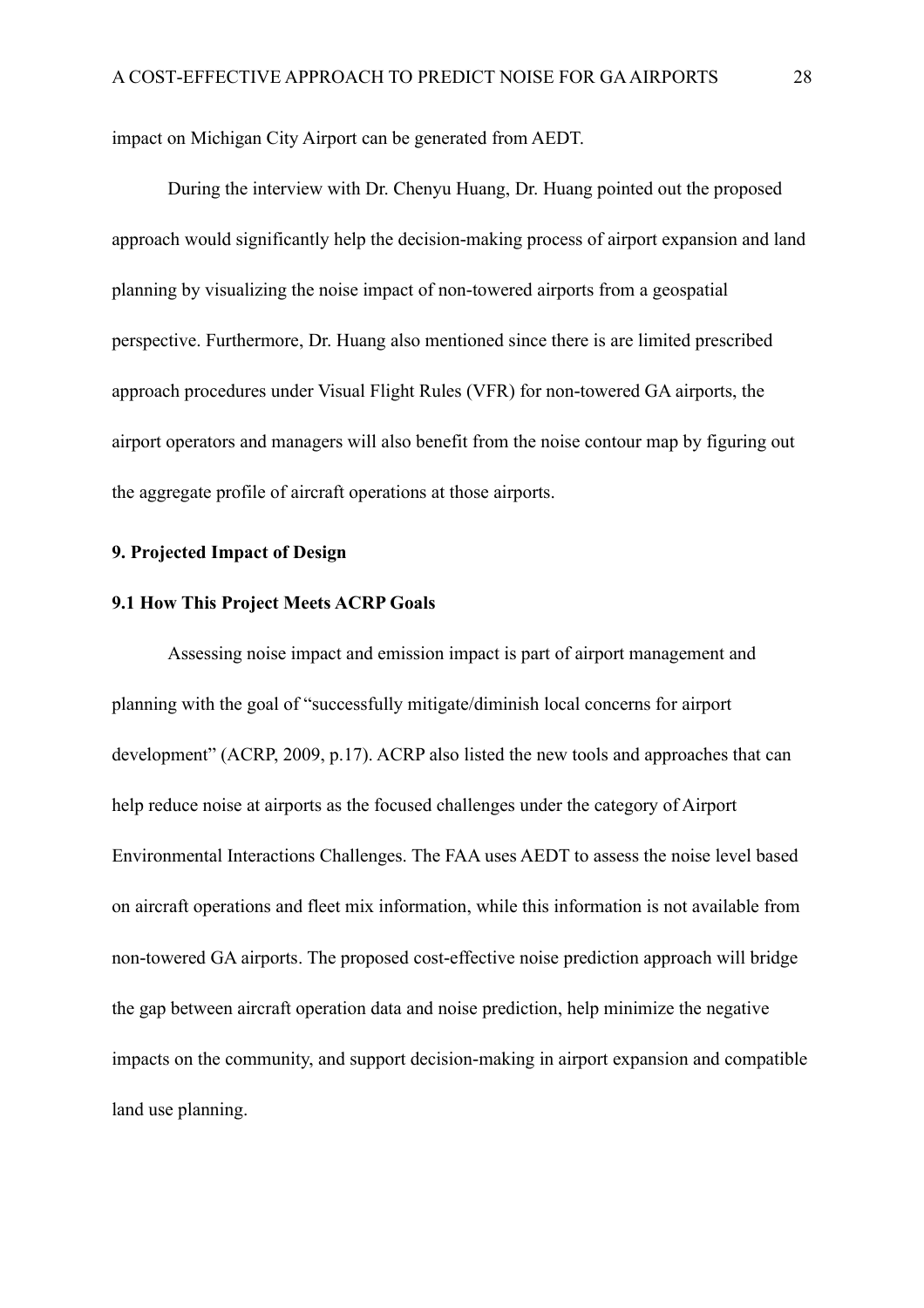## <span id="page-29-0"></span>**9.2 Sustainability Assessment**

The FAA adopts "EONS" (economic vitality, operational efficiency, natural resources, and social responsibility) to describe airport sustainability (FAA, 2017). The proposed cost-effective noise prediction approach is designed to support non-towered GA airports' noise reduction actions by estimating aircraft operations, fleet mix, and noise level. Airport and stakeholders can benefit from the proposed design from operational, economic, environmental, and social perspectives.

# **Operational Impact**

The proposed noise prediction approach has many potential impacts on airport operations. Using this system, airport operators and managers will be able to access relatively accurate aircraft contour and fleet mix information, which are usually unavailable for those airports that do not have ATC facilities. For example, since there is no standard VFR approach procedure, the proposed approach would help non-towered airport operators and managers to conduct a geospatial analysis of the noise contour map.

## **Economic Impact**

An accurate prediction of noise impact will significantly benefit the design and implementation of noise abatement procedures in terms of the economic cost. For example, since the time duration of the aircraft noise contour can be obtained from this proposed technology and one of the most common noise abatement procedures is to reschedule arrival and departure times at non-towered airports (Postorino & Mantecchini, 2016; Filippone, 2014), the noise impacts on local residents can be minimized and complaints can be avoided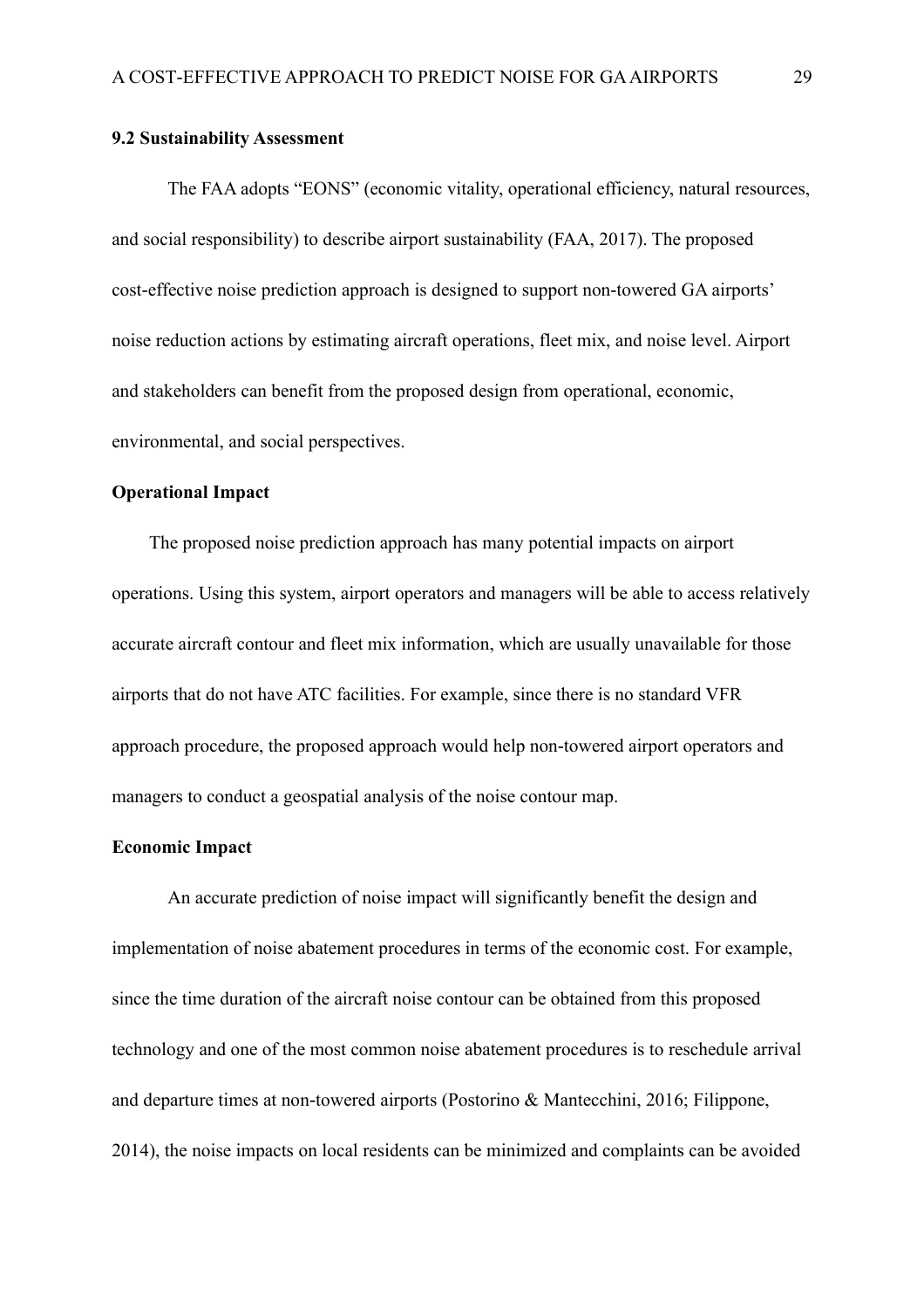by rescheduling the flight plan. Also, the proposed cost-effective noise prediction approach will help the decision-making process for airport expansion and compatible land use planning by visualizing the aggregate noise impact on non-towered GA airports.

## **Environmental Impact**

Aircraft noise often has negative impacts on a community's health in terms of the total psychological and physiological well-being of its members. A cost-effective noise prediction approach can significantly help the development of noise abatement actions. Additionally, since noise and emissions are highly related, actions on reducing noise can change its emissions. In this proposed approach, aircraft emissions can be predicted using obtained operations and fleet mix information. Such information would assist decision-making in the planning of compatible land use and airport expansion; hence, the environmental impacts on the community will be minimized.

## **Social Impact**

A local airport benefits a community by increasing convenience and help the local economy, successful implementation of the proposed system will help airport operators and decision-makers to minimize the negative impacts on the community. Hence, the prediction results of aircraft noise impacts will lead to help the decision-making in airport expansion and compatible land use planning, which can help to provide more jobs and economic benefits to the community.

## <span id="page-30-0"></span>**10. Conclusion**

In this design project, the proposed cost-effective noise prediction approach for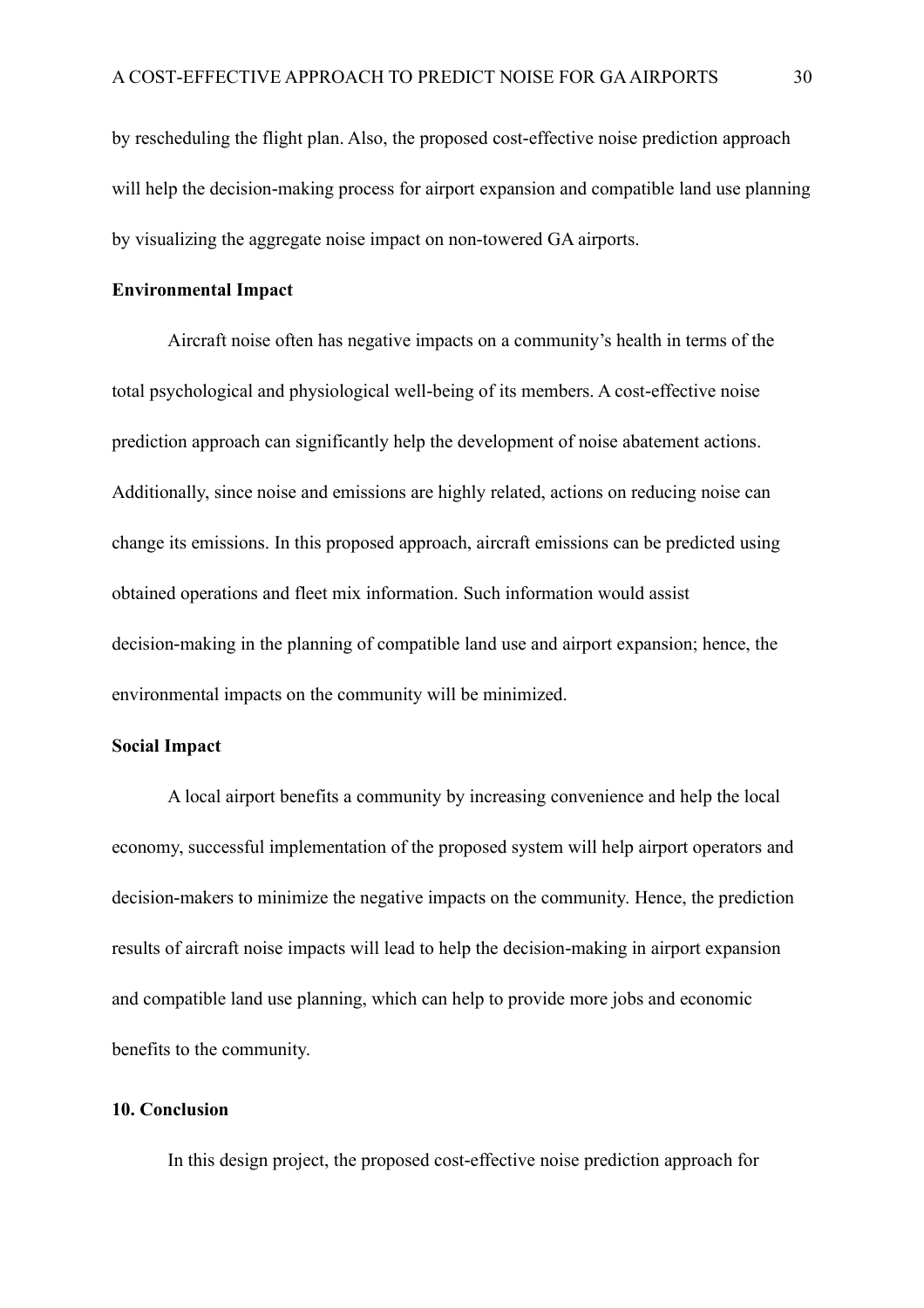non-towered GA airports is presented for the topic "New tools and approaches to help reduce noise at airports", which is under the sub-category of Airport Environmental Interactions Challenges of ACRP University Design Competition for addressing airport needs. By deploying a low-cost hardware system at non-towered GA airports, aircraft ADS-B data will be collected to estimate operations. The fleet mix information can be also obtained from various public databases and be further used to predict aircraft noise under the LTO cycle in the airport. Finally. the noise impacts on the terrain will be visualized using ArcGIS platform.

Details of the principles of this system, the risk assessment, the cost-benefit assessment and sustainability assessment are also presented in this report. The results suggest that the airport managers and stakeholders will benefit from the noise abatement procedures, which could be supported and improved by the implementation of the proposed cost-effective noise prediction approach for non-towered GA airports. Recording and analyzing noise pollution data at general aviation (GA) airports through the proposed noise modelling technology would drastically address this pervasive consequence of aircraft operations and perpetual concern of airport communities.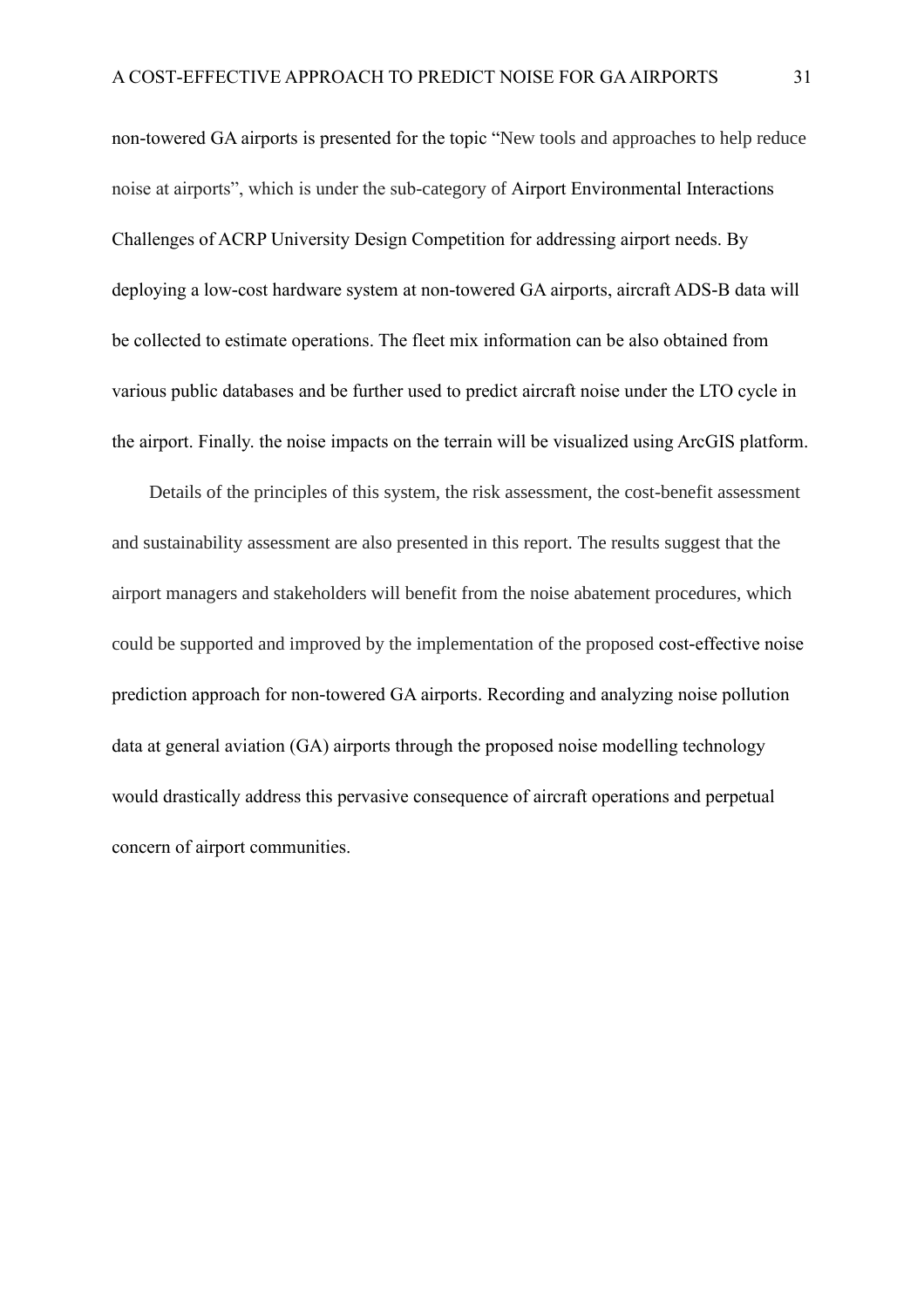# <span id="page-32-0"></span>**Appendix A: List of Complete Contact Information**

Faculty Advisor: John H. Mott, Ph.D. School of Aviation and Transportation Technology Purdue University jhmott@purdue.edu

Students:

Chuyang Yang School of Aviation and Transportation Technology Purdue University yang1481@purdue.edu

Weisi Li School of Engineering Technology Purdue University li3150@purdue.edu

Zachary A. Marshall School of Aeronautics and Astronautics Purdue University zmarsha@purdue.edu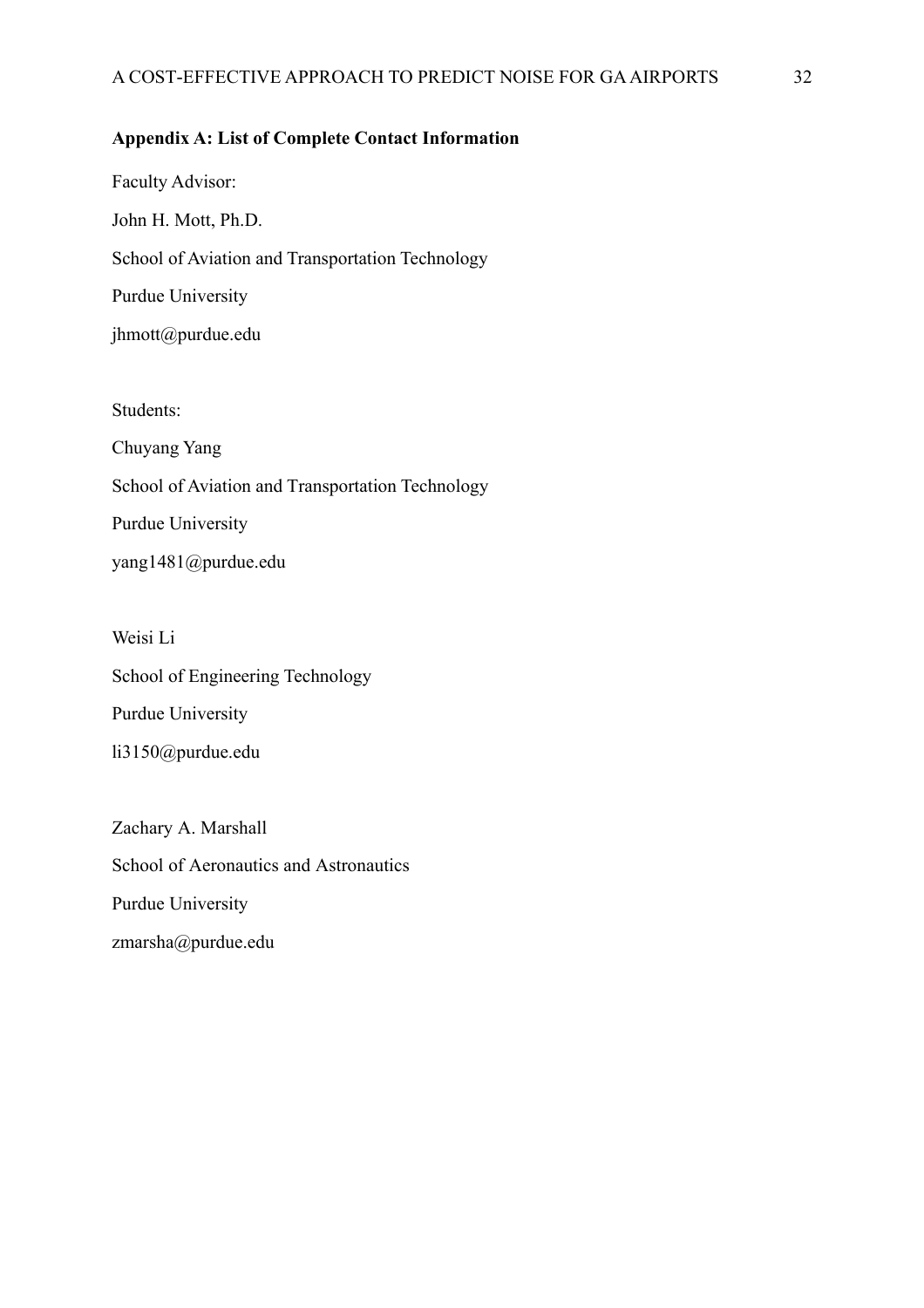# <span id="page-33-0"></span>**Appendix B: Description of the University**

About the University:

Purdue University, located in West Lafayette, Indiana, is a public research university. As a vast laboratory for discovery, Purdue has been well-known not only for science, technology, engineering, and math programs, but also for our imagination, ingenuity, and innovation. It's a place where those who seek an education come to make their ideas real especially when those transformative discoveries lead to scientific, technological, social, or humanitarian impact.

Founded in 1869 in, the university proudly serves its state as well as the nation and the world. Academically, Purdue's role as a major research institution is supported by top-ranking disciplines in aviation, pharmacy, business, engineering, and agriculture. With embracing the diversity of cultures, Purdue community has more than 39,000 students from all 50 states and 130 countries. Add about 950 student organizations and Big Ten Boilermaker athletics, and people get a college atmosphere that's without rival.

School of Aviation and Transportation Technology Mission Statement:

Economic forecasts suggest that a steady increase in traveling passenger and air cargo requirements will fuel a dramatic expansion of the aviation industry, and require a complete restructure of the existing air transportation system architecture. This industry growth is generating a wide range of leadership opportunities in the aviation industry for individuals who possess aviation and aerospace management skills such as operational analysis, safety systems development, project management, systems integration, environmental sustainability,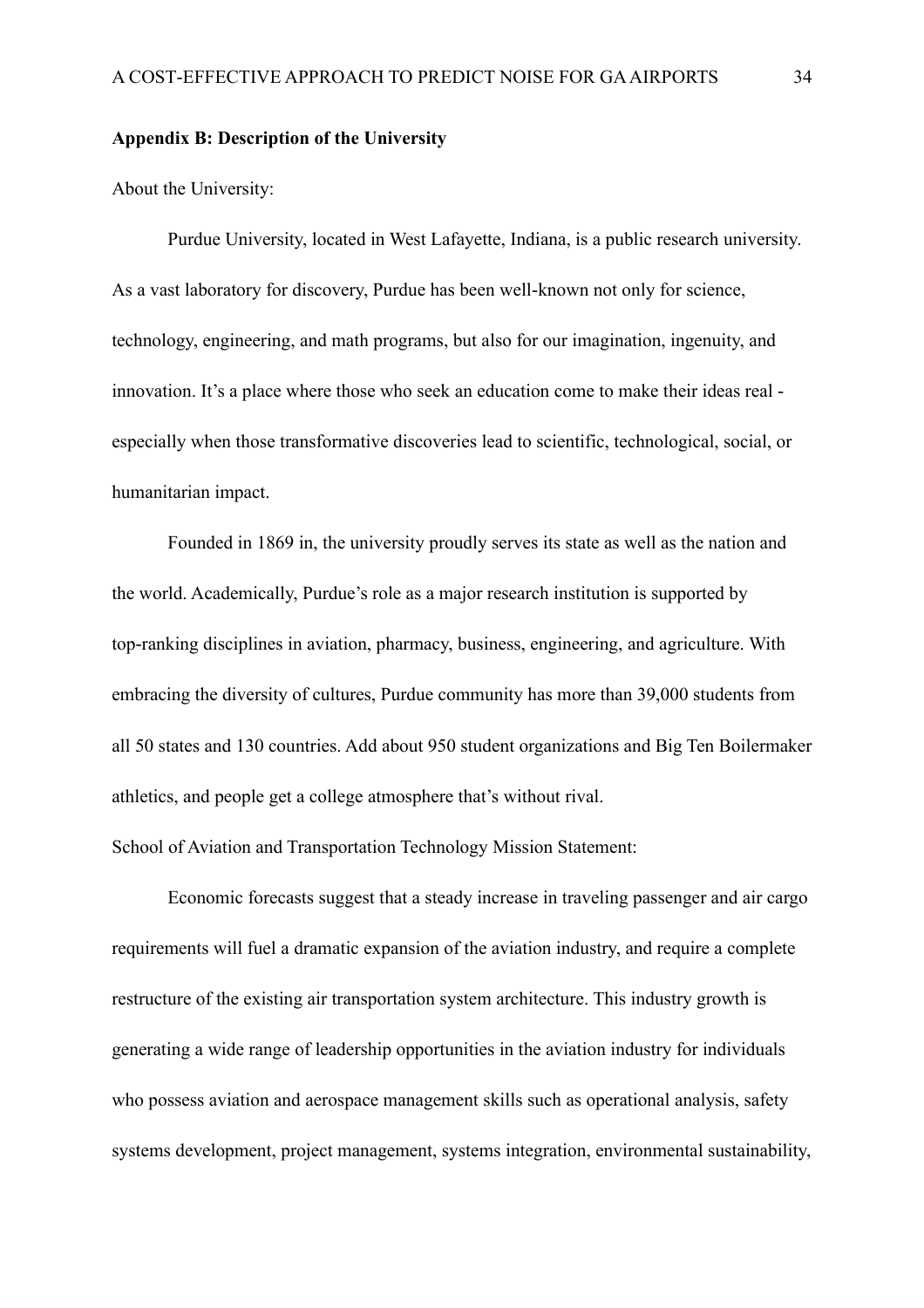and related interdisciplinary skills.

Purdue University's School of Aviation and Transportation Technology, one of six departments and schools in the Purdue Polytechnic Institute, is recognized worldwide as a leader in aviation education. All seven of Purdue's Aviation and Transportation Technology undergraduate majors are world-class educational programs. The aviation and aerospace industry is in the midst of a technological sea change. The School of Aviation and Transportation Technology emphasizes on improving students' skills such as operational analysis, safety systems development, and environmental sustainability. The programs in the School of Aviation and Transportation Technology are focused on making sense of the changes and helping plan for aviation's future. Our research centers provide many opportunities to make an impact through research and problem solving. Pursuing a degree in aviation at Purdue University will assist students in striving towards their occupational dream. The school is continually looking at ways for students to reach their academic goals faster.

### <span id="page-34-0"></span>**Appendix C: Description of Non-University Partners Involved in the Project**

Not Applicable.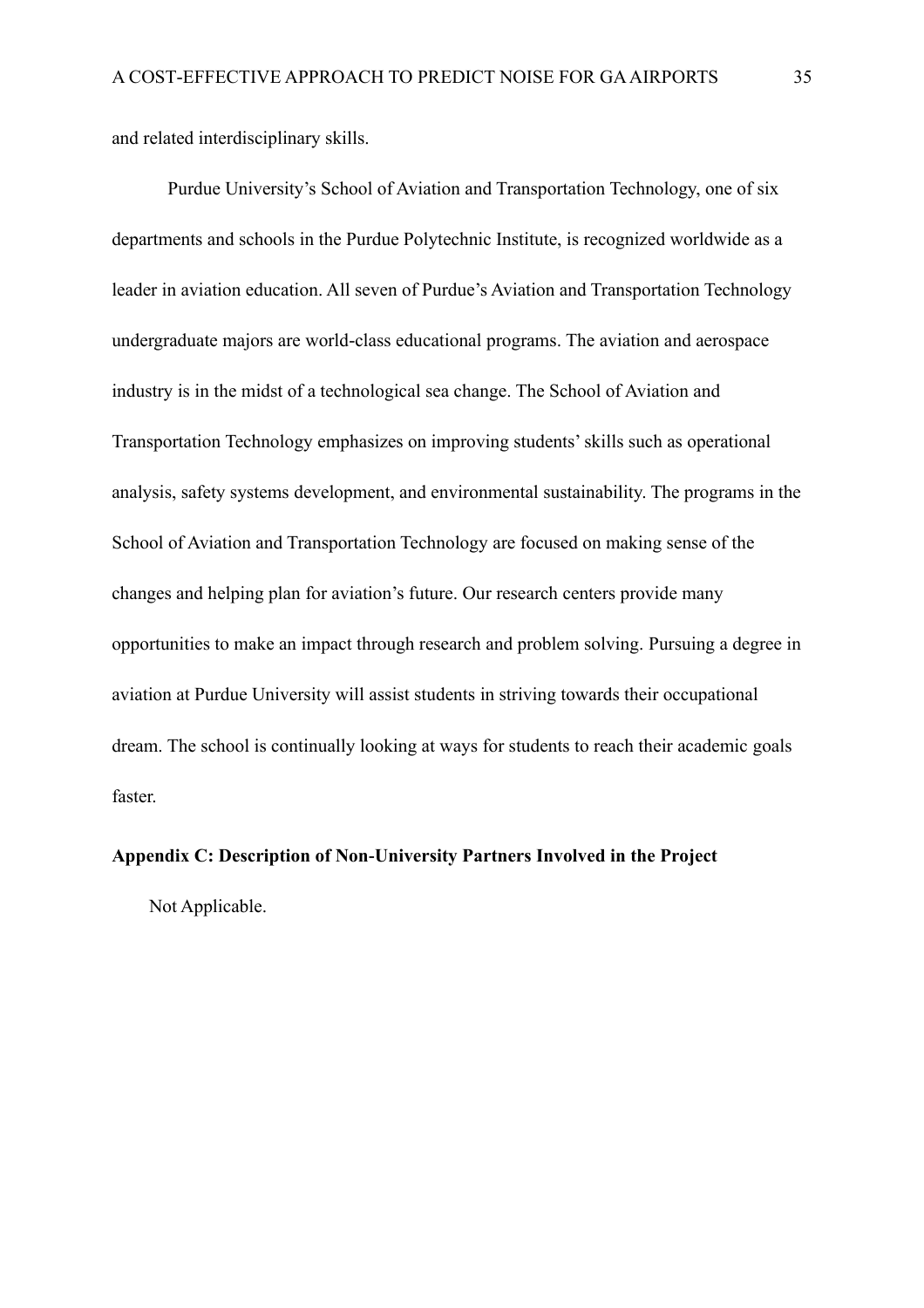# <span id="page-35-0"></span>**Appendix E: Evaluation of the Educational Experience Provided by the Project Students (Answer were discussed by all team members)**

1. Did the Airport Cooperative Research Program (ACRP) University Design Competition for Addressing Airports Needs provide a meaningful learning experience for you? Why or why not?

Yes, this competition provided a unique learning experience for the design team. Requiring multidisciplinary collaboration, industry engagement, and project management, this project offered an appreciated opportunity to apply skills to an interesting and important real-world challenge. Participation in this competition instilled stringent time management, adaptive workflow distribution, and effective interpersonal communication, allowing design team members to grow in both academic and professional dimensions. This early exposure to the exciting area of research of aviation noise mitigation induced greater interest in airport management among design team members. Report writing and professional interviews are specific areas of scholastic development that were honed during the system design and documentation process. Throughout this process, design team members continuously enhanced skills that will form the foundation of our future careers in aviation and aerospace management.

2. What challenges did you and/or your team encounter in undertaking the competition? How did you overcome them?

One challenge was the team lost opportunities to contact industry and academia experts due to the outbreak of pandemic COVID-19 in the U.S., but the team still received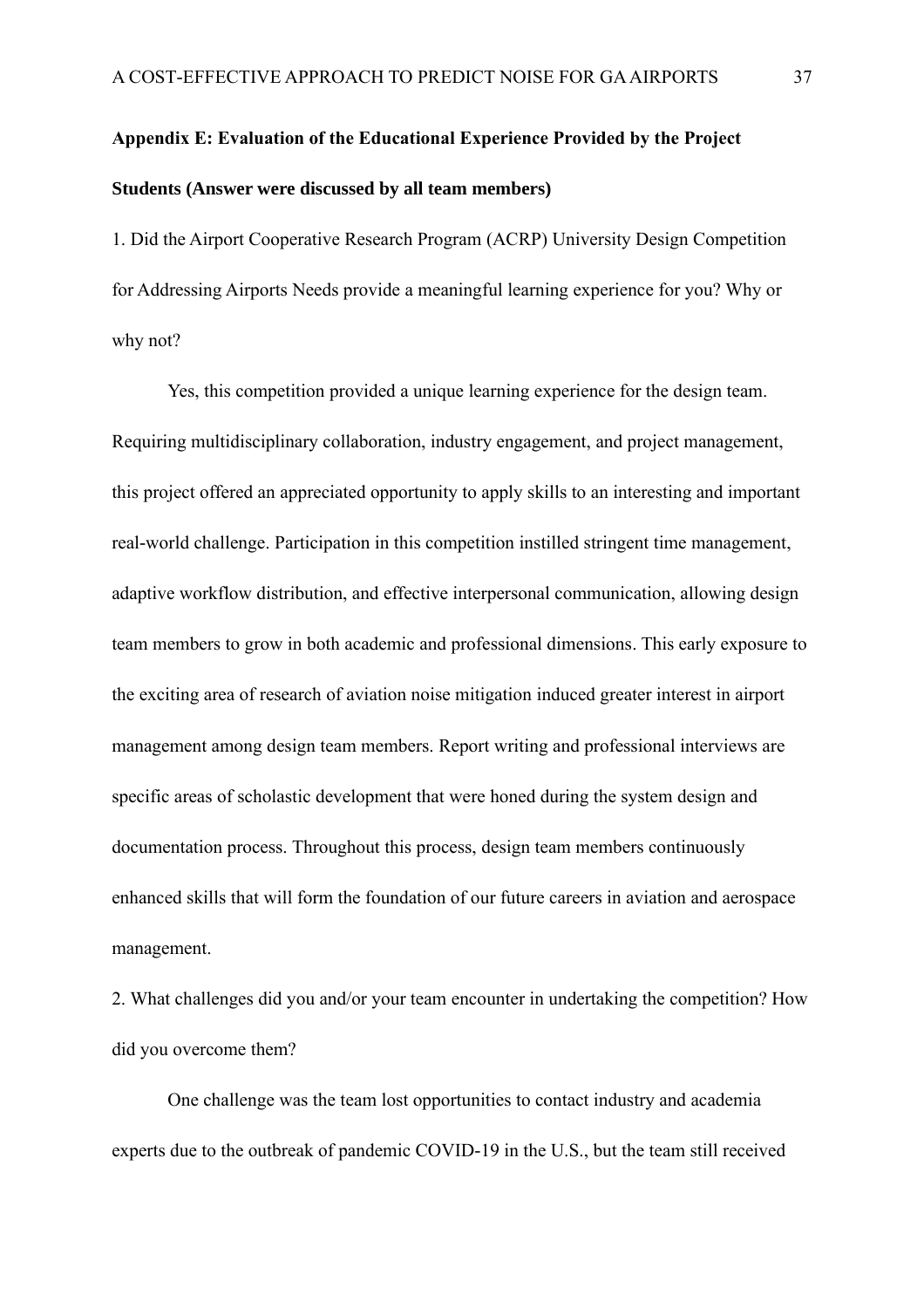enough professional inputs from experts in several national conferences such as the Transportation Research Board Annual Meeting and the Purdue Road School Annual Conference during the time between January and March.

Another challenge was working under the pandemic COVID-19, which means the team had to work from home, following guidance issued by the federal and state government. The team completed this project on time by working cooperatively through E-mail and cellphones.

3. Describe the process you or your team used for developing your hypothesis.

The proposed design aims to develop a cost-effective noise prediction approach for non-towered GA airports. The preliminary stage of hypothesizing involved general research into FAA and ACRP initiatives. Multiple brainstorming group sessions using non-traditional ideation techniques produced a condense list of prospective topics. Consultation of our faculty advisor resulted in the determination of noise prediction at non-towered airports. Interactions with academia and industry experts were conducted during several national conference meeting to help the team identify the gap of the interested topic. From information and concepts learned while performing a literature review, all team members discussed, pivoted upon, and ultimately agreed on a design hypothesis for this project. After generating the means of the hypothesis, the technical feasibility and financial viability of the proposed idea were improved and iterated through interviews with industrial and academic experts.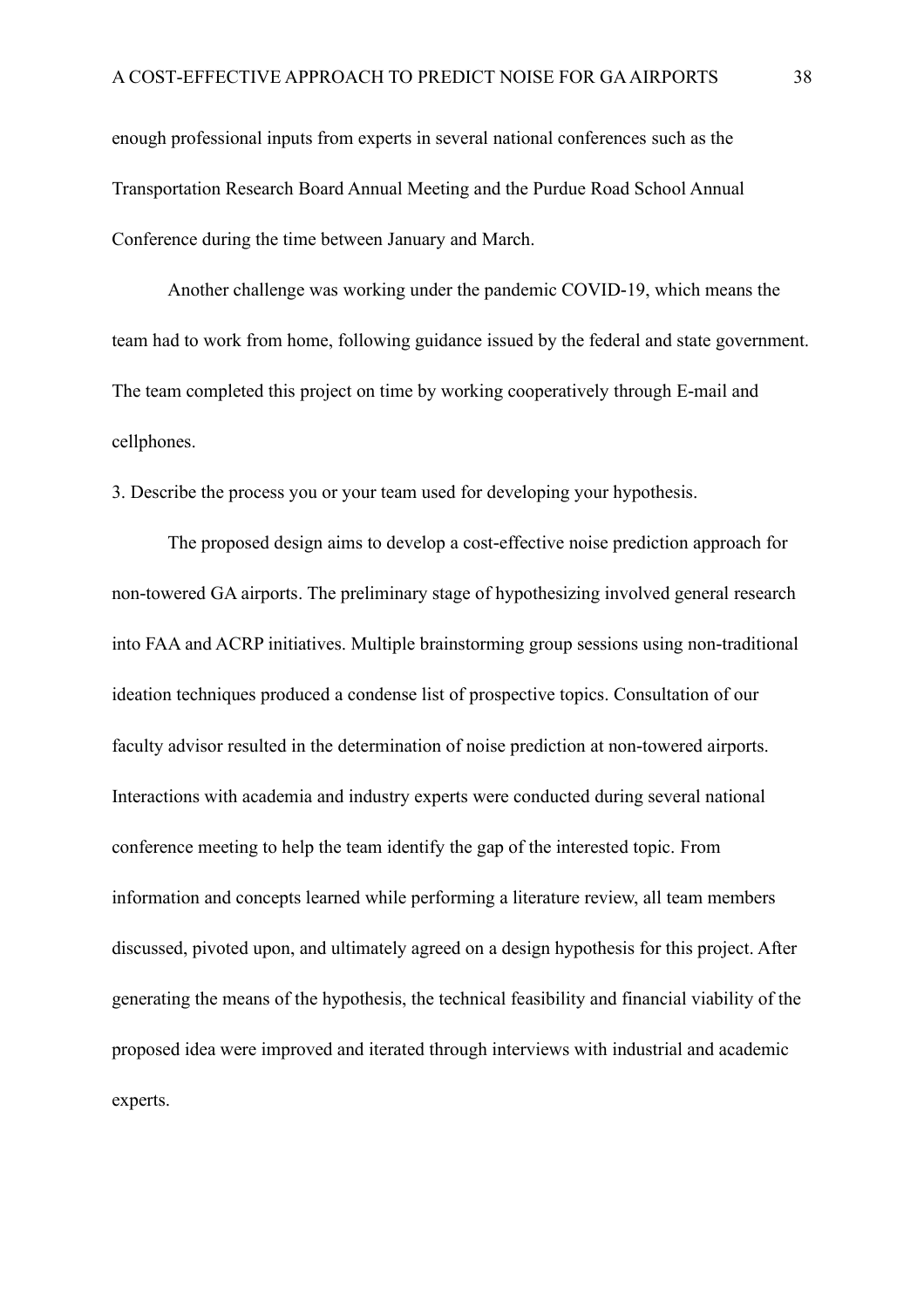4. Was participation by industry in the project appropriate, meaningful and useful? Why or why not?

The participation by industry in the project was highly meaningful and very conducive to accelerated learning. The team prioritized performing plenty of face-to-face interviews with a diverse cross-section of professionals in the aviation sustainability and aircraft noise fields as the functionality of our system in practice was of paramount importance. After the outbreak of the COVID-19 at the middle of March, the team could not access industry and academic experts due to the social distance policy and guidance issued by the local government. Overall, those interactions gave us a thorough understanding of airport environmental interaction, while we readily applied to make our design more suited to airports' needs while under their cost restrictions. Industry interaction also effectively conveyed the current status of applications of noise prediction technology at U.S. non-towered GA airports in a manner not easily replicated inside a classroom setting. Feedbacks on cost-benefit and risk-safety assessments were also invaluable in driving our team project development and personal learning experiences.

5. What did you learn? Did this project help you with skills and knowledge you need to be successful for entry in the workforce or to pursue further study? Why or why not?

The project overall has been a learning experience in every aspect from the gathering of information to the design of our system on the technical side and writing of the report. While long hours and effort were devoted to this project, all team members are grateful for the hard and soft skills gleaned from this competition that will directly translate into success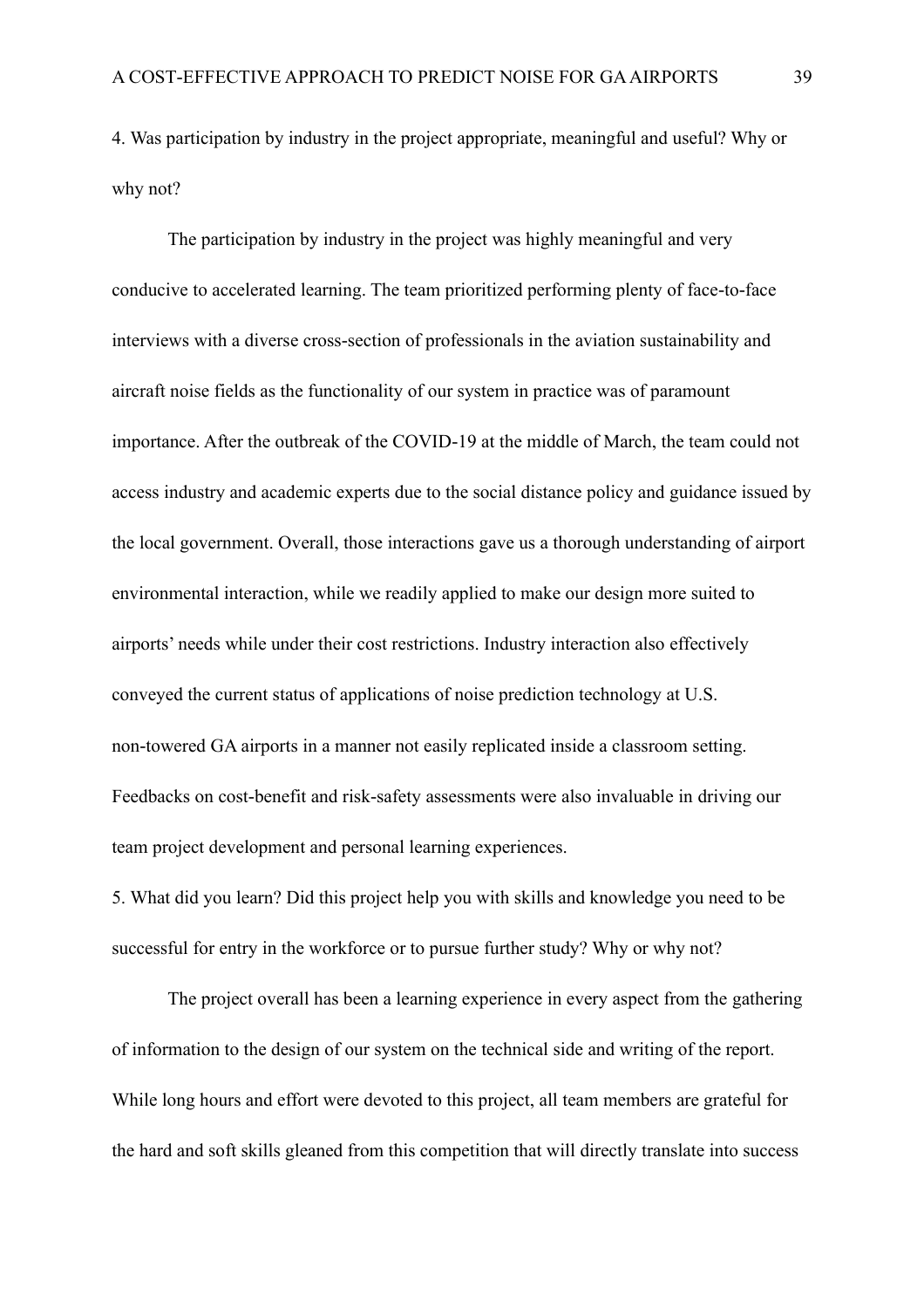for our academic and professional careers.

#### **Faculty**

l. Describe the value of the educational experience for your student(s) participating in this competition submission.

The team assembled for this competition was a diverse one, in that it consisted of students from both different cultural and different educational backgrounds. The students were enrolled in three different schools at our university, and comprised a mix of graduate students and undergraduates. The students learned to overcome differences in their individual knowledge of the technical details of the project, as well as communication barriers both internal to the team and external with regard to the various stakeholders. I believe substantial learning occurred not only in terms of the technical aspects of noise modeling, technology integration, and cost-benefit analysis, but also as a result of overcoming the challenges I have described here.

2. Was the learning experience appropriate to the course level or context in which the competition was undertaken?

Yes; this project was completed in a graduate-level independent study course. 3. What challenges did the students face and overcome?

One of the primary associated with the project was that of reviewing prior work on noise modeling and understanding the limitations of those models and how technology that we have developed and been improving in conjunction with FAA PEGASAS Project 29 might be applied to mitigate problems associated with those limitations. Other challenges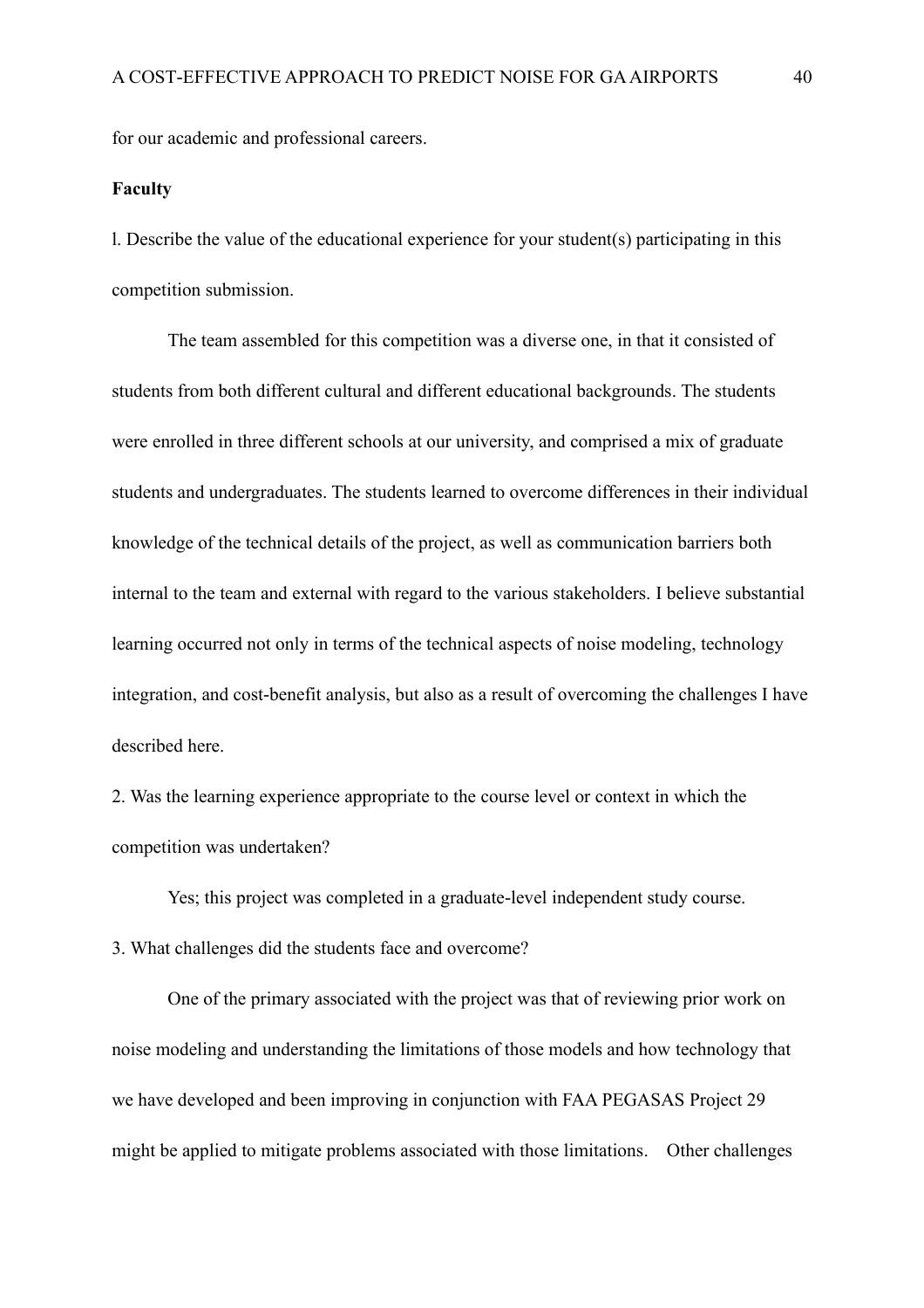were related to communication among the internal team members and external stakeholders, as described in (1). I think this competition, more so than any others with which I have been associated, helps student improve both communication and project management skills. I have been pleased to be able to see such improvement on the part of each student inv0olved in this year's competition.

4. Would you use this competition as an educational vehicle in the future? Why or why not?

Yes; this is my second year of advising a team in the competition. I believe the competition provides an opportunity for the participating students to apply theoretical concepts they acquire in our undergraduate and graduate programs to the solution of practical problems, and work with industry and other faculty as they endeavor to create those potential solutions. The skills students gain by participating will serve them well as they graduate and move to positions in industry. In addition, the competition provides an opportunity for both graduate and undergraduate involvement. This is an area of research interest of mine, and I have modeled by research center,  $A^3IR$ -CORE, after the concept. See: Mott, J. H. (2014).  $A^3IR$ -CORE at Purdue University: An innovative partnership between faculty, students, and industry. *The Journal of Aviation/Aerospace Education & Research, 24*(1), 26–40. doi: https://doi.org/10.15394/jaaer.2014.1607 for more information.

5. Are there changes to the competition that you would suggest for future years?

It is my hope that the dropping of the requirement for hard copies of the submission package is extended in perpetuity. Electronic submission is far more convenient, and especially so if we continue working with distributed project teams.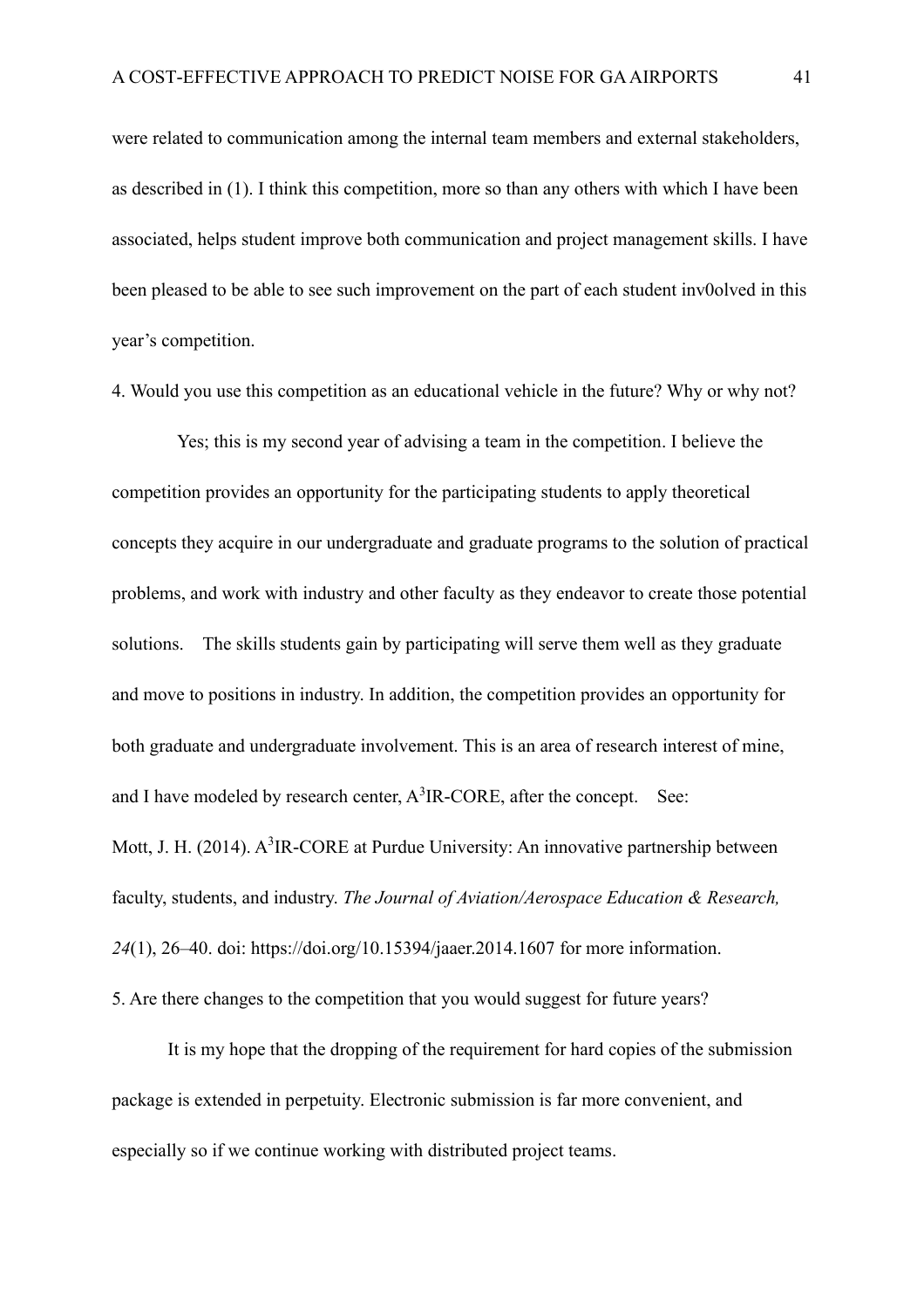# <span id="page-40-0"></span>**Appendix F: Reference**

Bernardo, E. J. (2012). Development and Assessment of Generic Airports for Fleet-Level Noise Modeling. *Partnership for Air Transportation Noise and Emissions Reduction (PARTNER): 9th Annual Joseph A. Hartman Student Paper Competition.* Retrieved from<http://web.mit.edu/aeroastro/partner/reports/hartman/bernardo-13.pdf>

ESRI. (2020). *ArcGIS Pro: Next-generation Desktop GIS.* Retrieved from <https://www.esri.com/en-us/arcgis/products/arcgis-pro/overview>

EUROCONTROL. (2020). *ANP database.* Retrieved from

<https://www.aircraftnoisemodel.org/data/aircraft>

Federal Aviation Administration. (2015). *Fact Sheet – The FAA Airport Noise Program.*

Retrieved from [https://www.faa.gov/news/fact\\_sheets/news\\_story.cfm?newsId=18114](https://www.faa.gov/news/fact_sheets/news_story.cfm?newsId=18114)

- Federal Aviation Administration. (2016). *Details in FAA Noise Levels, Stages, and Phaseouts.* Retrieved from
	- [https://www.faa.gov/about/office\\_org/headquarters\\_offices/apl/noise\\_emissions/airpo](https://www.faa.gov/about/office_org/headquarters_offices/apl/noise_emissions/airport_aircraft_noise_issues/levels/) [rt\\_aircraft\\_noise\\_issues/levels/](https://www.faa.gov/about/office_org/headquarters_offices/apl/noise_emissions/airport_aircraft_noise_issues/levels/)
- Federal Aviation Administration. (2017a). *Aviation Environmental Design Tool (AEDT) Technical Manual version2d.* Retrieved from

[https://aedt.faa.gov/documents/aedt2d\\_techmanual.pdf](https://aedt.faa.gov/documents/aedt2d_techmanual.pdf)

Federal Aviation Administration. (2017b). *Noise Integrated Routing System (NIRS) & NIRS Screening Tool (NST).* Retrieved from

https://www.faa.gov/about/office\_org/headquarters\_offices/apl/research/models/nirs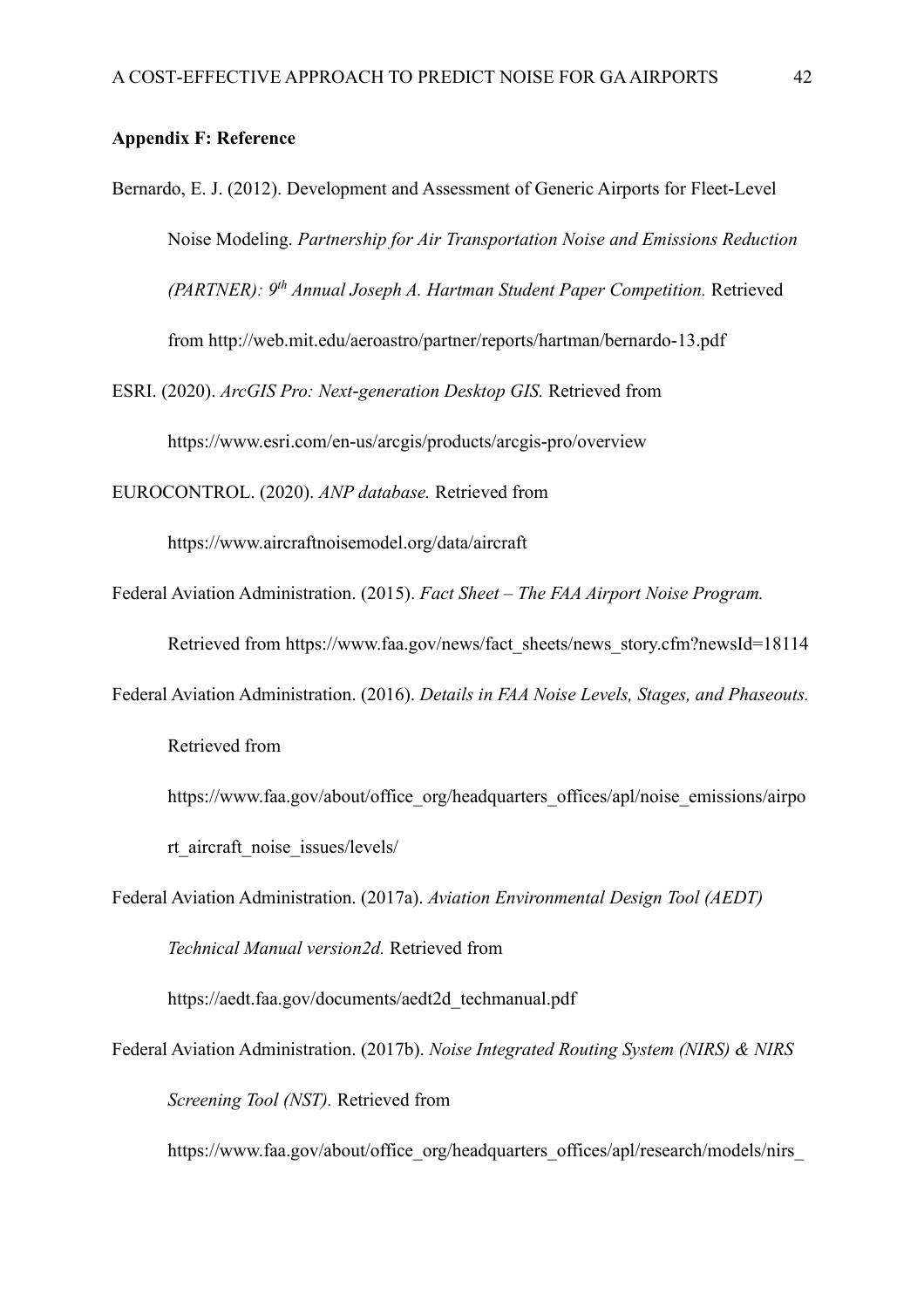[nst/](https://www.faa.gov/about/office_org/headquarters_offices/apl/research/models/nirs_nst/)

Federal Aviation Administration. (2018a). *Aircraft Noise Issues: Aircraft and Airport Noise.* Retrieved from https://www.faa.gov/about/office\_org/headquarters\_offices/apl/noise [emissions/airport\\_aircraft\\_noise\\_issues/](https://www.faa.gov/about/office_org/headquarters_offices/apl/noise_%20emissions/airport_aircraft_noise_issues/)

Federal Aviation Administration. (2018b). *AEM: Area Equivalent Method (Version 2c SP2).* Retrieved from

https://www.faa.gov/about/office\_org/headquarters\_offices/apl/research/models/aem [model/media/aem\\_2c\\_sp2\\_users\\_guide.pdf](https://www.faa.gov/about/office_org/headquarters_offices/apl/research/models/aem_model/media/aem_2c_sp2_users_guide.pdf)

Federal Aviation Administration. (2018c). *Environmental Analysis Tools and Guidance.* Retrieved from

[https://www.faa.gov/air\\_traffic/environmental\\_issues/environmental\\_tetam/](https://www.faa.gov/air_traffic/environmental_issues/environmental_tetam/)

- Federal Aviation Administration. (2018d). *Report to Congress: Nation Plan of Integrated Airport Systems (NPIAS): 2019-2023.* Retrieved from [https://www.faa.gov/air](https://www.faa.gov/air%20ports/planni%20ng_capacity/npias/reports/media/NPIAS-Report-2019-2023-Na%20rrative.pdf)  [ports/planning\\_capacity/npias/reports/media/NPIAS-Report-2019-2023-Na](https://www.faa.gov/air%20ports/planni%20ng_capacity/npias/reports/media/NPIAS-Report-2019-2023-Na%20rrative.pdf)  [rrative.pdf](https://www.faa.gov/air%20ports/planni%20ng_capacity/npias/reports/media/NPIAS-Report-2019-2023-Na%20rrative.pdf)
- Federal Aviation Administration. (2018e). *Fundamentals of Noise and Sound.* Retrieved from [https://www.faa.gov/regulations\\_policies/policy\\_guidance/noise/basics/](https://www.faa.gov/regulations_policies/policy_guidance/noise/basics/)

Federal Aviation Administration. (2020a). *Aircraft Registry: Releasable Aircraft Database Download.* Retrieved from

[https://www.faa.gov/licenses\\_certificates/aircraft\\_certification/aircraft\\_registry/releas](https://www.faa.gov/licenses_certificates/aircraft_certification/aircraft_registry/releasable_aircraft_download/) able aircraft download/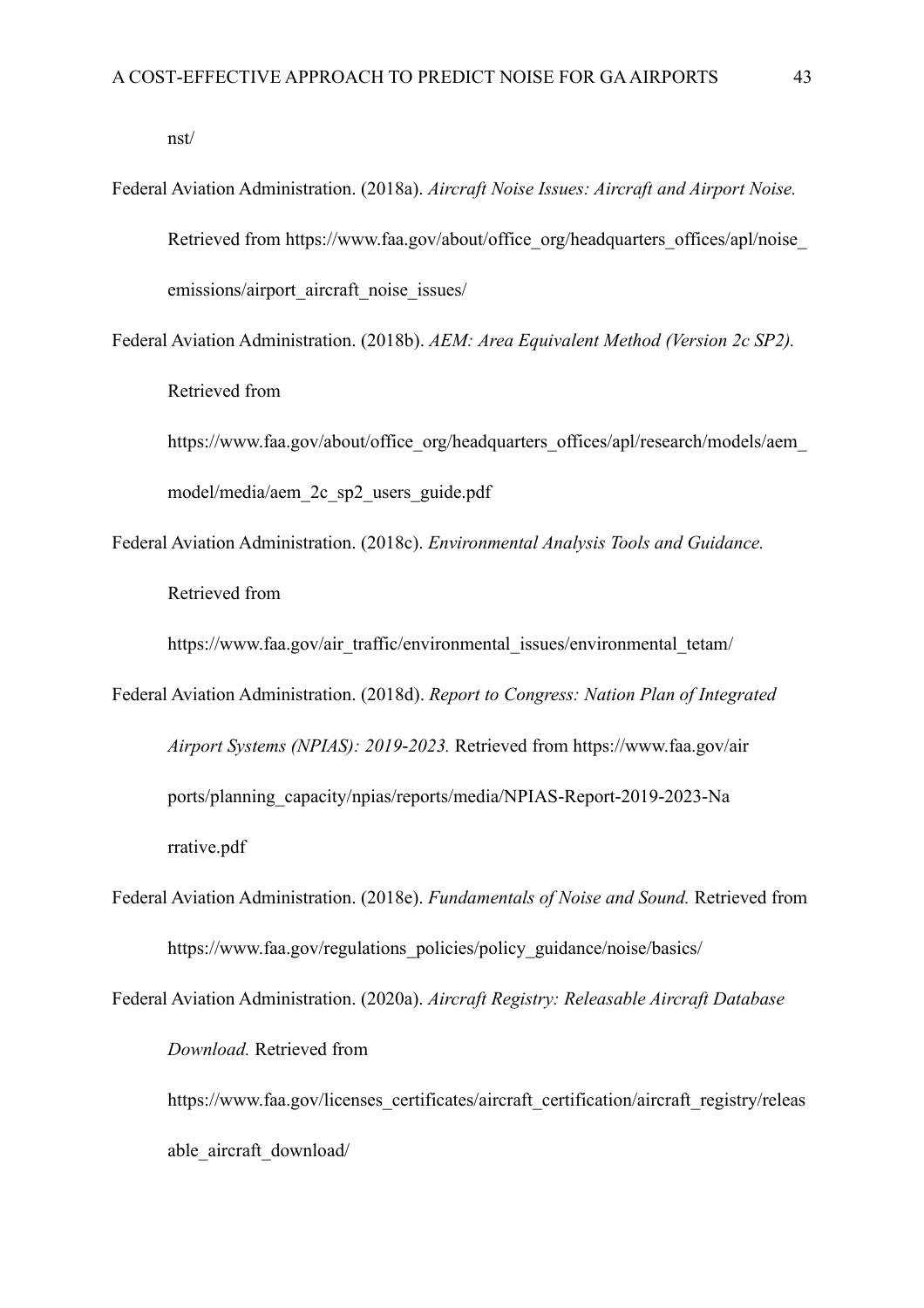Federal Aviation Administration. (2020b). *Land Use Compatibility and Airports.* Retrieved from

[https://www.faa.gov/about/office\\_org/headquarters\\_offices/apl/noise\\_emissions/plann](https://www.faa.gov/about/office_org/headquarters_offices/apl/noise_emissions/planning_toolkit/media/III.B.pdf) [ing\\_toolkit/media/III.B.pdf](https://www.faa.gov/about/office_org/headquarters_offices/apl/noise_emissions/planning_toolkit/media/III.B.pdf)

Filippone, A. (2014). Aircraft Noise Prediction, *Progress in Aerospace Sciences, 68,* 27-63, <https://doi.org/10.1016/j.paerosci.2014.02.001>

Flightradar24. (2020). Retrieved from<https://www.flightradar24.com/data/airports/laf>

International Civil Aviation Organization. (2020a). *Aircraft Noise: Balanced Approach to Aircraft Noise Management.* Retrieved from

https://www.icao.int/environmental-protection/Pages/noise.aspx

International Civil Aviation Organization. (2020a). *Local Air Quality Technology Standards.* Retrieved from

[https://www.icao.int/environmental-protection/Pages/LAQ\\_TechnologyStandards.asp](https://www.icao.int/environmental-protection/Pages/LAQ_TechnologyStandards.aspx) [x](https://www.icao.int/environmental-protection/Pages/LAQ_TechnologyStandards.aspx)

- Kryter, K. D. (1982). Community Annoyance from Aircraft and Ground Vehicle Noise. *Journal of Acoustical Society of America, 72(4),* October 1982. Retrieved from https: //asa.scitation.org/doi/10.1121/1.388332
- Muia, M. J., & Johnson, M.E. (2015). *Evaluating Methods for Counting Aircraft Operations at Non-Towered Airports.* Transportation Research Board. Doi: 10.17226/22182
- Mott, J. H. (2017). *Measurement of Airport Operations Using a Low-Cost Transponder Data Receiver and Collection Unit.* [Doctoral dissertation, Purdue University]. Purdue